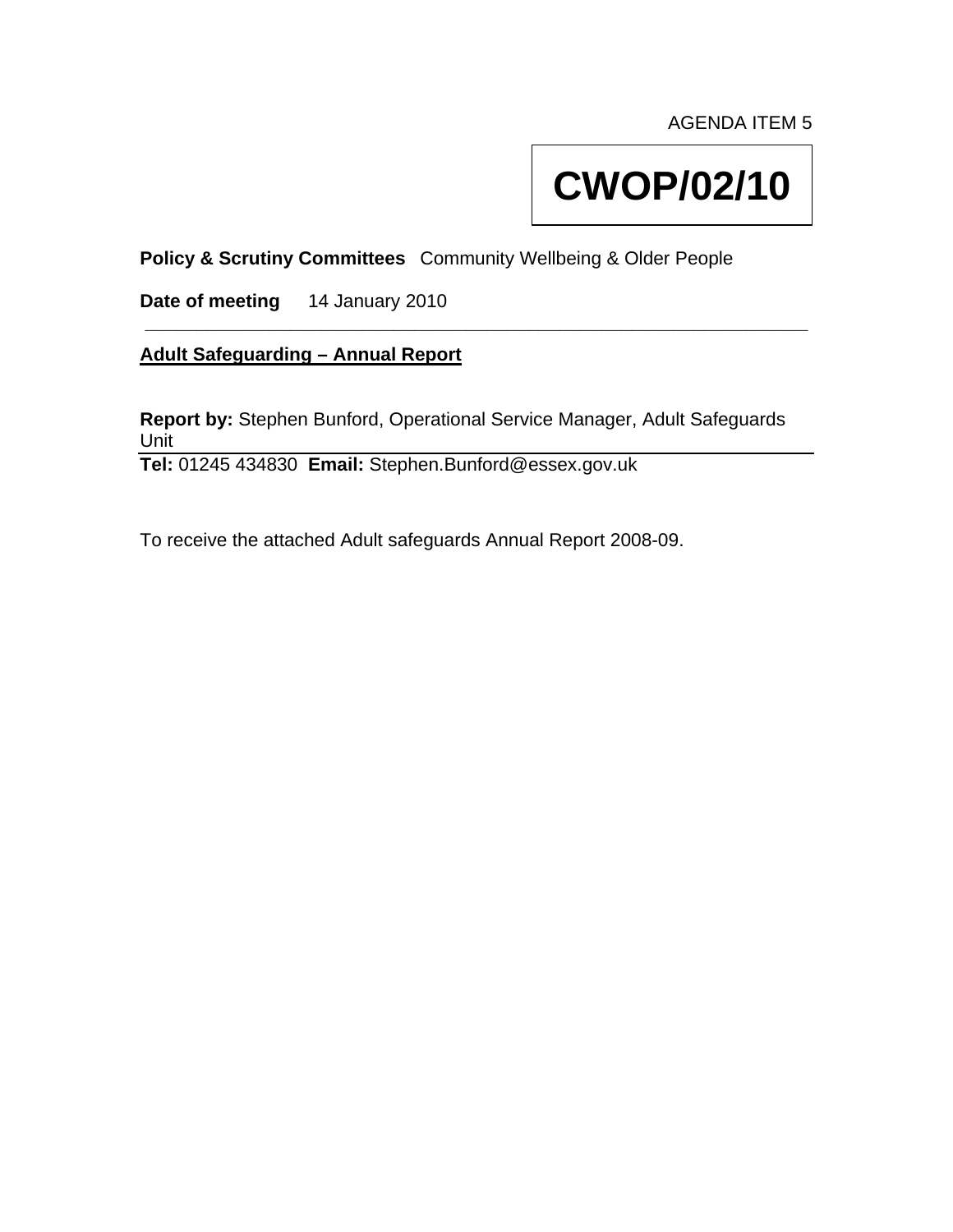EssexWorks.

## For a better quality of life

## **Adults, Health & Community Wellbeing**

## **Adult Safeguards Annual Report**

## **2008 – 2009**

**Author: Stephen Bunford, Acting Operational Service Manager, Adult Safeguards Unit** 

Completion Date: October 2009 Review Date : September 2010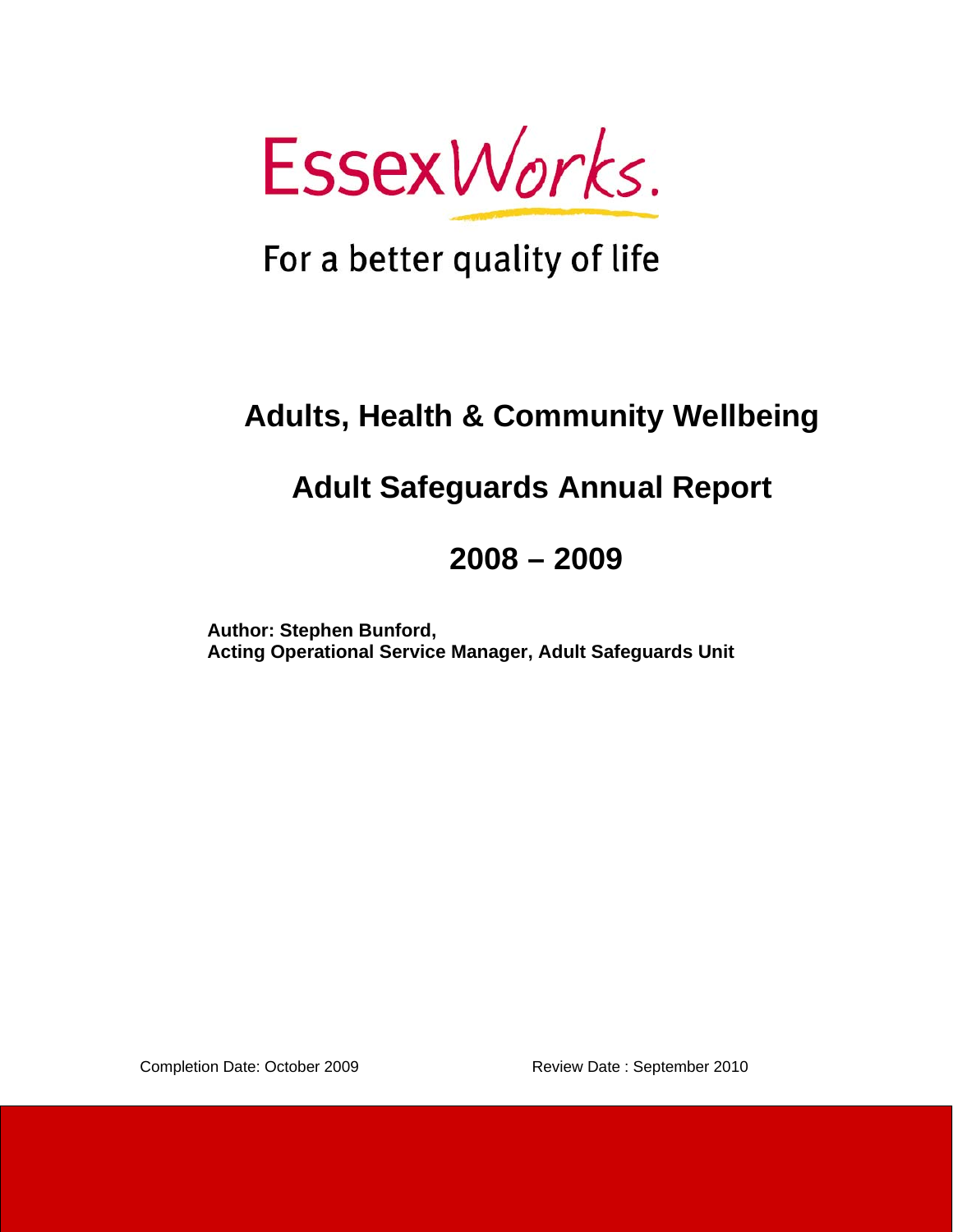## **INDEX**

| Overview                                                    | 3  |
|-------------------------------------------------------------|----|
| summary                                                     | 4  |
| Part 1 - Operational Infrastructure                         |    |
| 1 No Secrets consultation                                   | 5  |
| 2 Essex Safeguarding Adults Board                           | 6  |
| 3 Adult Safeguards Unit                                     | 7  |
| <b>4 SET Guidelines</b>                                     | 8  |
| 5 AskSal                                                    | 9  |
| 6 SAFE Project                                              | 9  |
| 7 Safer Recruitment Working Group                           | 10 |
| Part 2 - Practice Issues                                    |    |
| 7 Data collection and trend analysis                        | 11 |
| Part 3 – Legislation and Policy                             |    |
| 8 Mental Capacity and Deprivation of Liberty safeguards Act | 12 |
| 9 Serious Untoward Incident Policy and Serious Case Reviews | 16 |
| 10 Dignity in Care campaign                                 | 17 |
| 11 Safeguarding and Vulnerable People's Panel               | 17 |
| 12 Annual Safeguarding Conference 2009                      | 18 |
| 13 Embargo Policy                                           | 18 |
| 14 Lesson Learnt                                            | 19 |
| 15 Issues for 2009-2010                                     | 20 |
| 16 Conclusion                                               | 24 |
| Appendix 1: AskSal                                          | 25 |
| Appendix 2: Safeguard Data                                  | 26 |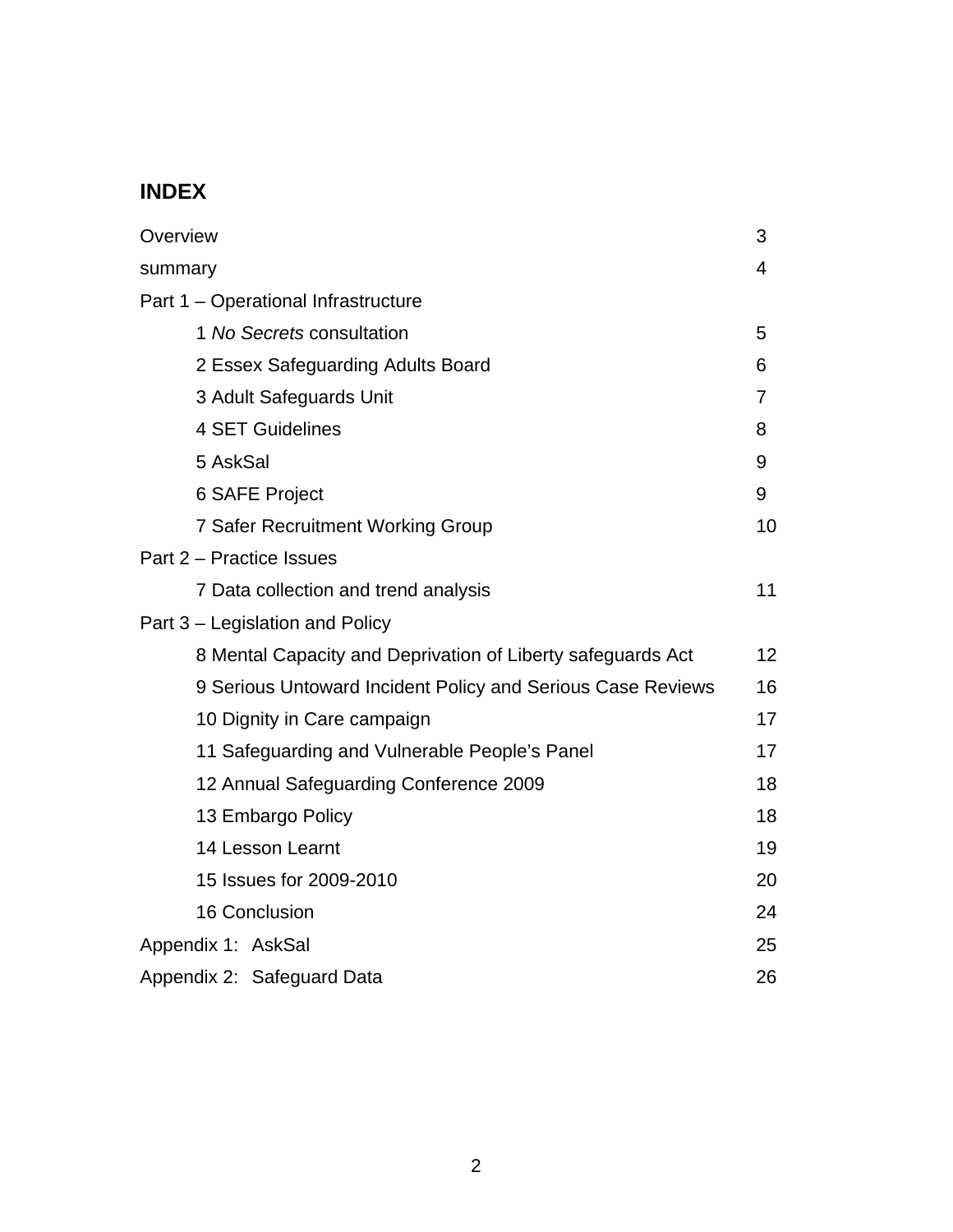## **Overview**

 $\overline{a}$ 

The safeguarding of vulnerable people in Essex has a high profile throughout the organisation and the increase in the number of concerns raised is comparable with the apparent increases with local authorities across the country. These increases do not necessarily mean that vulnerable people in Essex are now more at risk than they have previously been. In fact it could be quite the opposite as more people (professionals and members of the public) are more aware about the risks that exist and the need to minimise or eradicate those risks. The greater co-operation between key agencies (e.g. the Police, Health, care homes owners and the Care Quality Commission) has meant that we have been able to be more responsive to concerns as and when they are raised. The increase in concerns could indicate a growing commitment to improve both practice and care for vulnerable people.

Available data for 2007 indicates that there were 413 safeguarding alerts in Essex and in 2008 this rose to 577. For the period January to October 2009 there has been 2346<sup>[1](#page-3-0)</sup> referrals (a projected 2815 for the whole calendar year). This means that there has been a rise from an average 34 concerns raised each month in 2007 to 234 a month in 2009. The resources to monitor, track and investigate these concerns have not increased in relation to the increase in concerns. The continued increase in concerns is expected to continue in 2010, which will continue to put pressure on all parts of the organisation, particularly the Adult Safeguards Unit, as they seek to ensure a timely response to all concerns.

The average cost to a local authority budget to investigate a safeguarding alert is projected to be £5000 and it has also been suggested that 30% of safeguarding alerts are inappropriate. Using this equation of *safeguarding referrals – 30% x £5000* then it could be argued that in the financial year 2009-10 Essex will have spent (as an organisation) £9,860,000 on protecting vulnerable adults.

The increase in the number of concerns has impacted on the available budgets (£1.2 million for the Adult Safeguards Unit which covers not only the safeguarding support but also the implementation of Mental Capacity and Deprivation of Liberty Safeguards) and whilst work is done to make sure that the budgets come in on-line there is a risk that in doing this we could jeopardise some of the developing work that is emerging from the increase in concerns (e.g. the development of preventative work that helps reduce referrals and the tracking of alerts to ensure they are dealt with in a timely manner etc). The Adult Safeguards Unit has a small allocation of funds to support localities with

<span id="page-3-0"></span> $1$  Some institutional alerts raised in the passed have only been counted as one alert whereas the practice in recent times has to raise a concern for each individual involved in an institutional alert.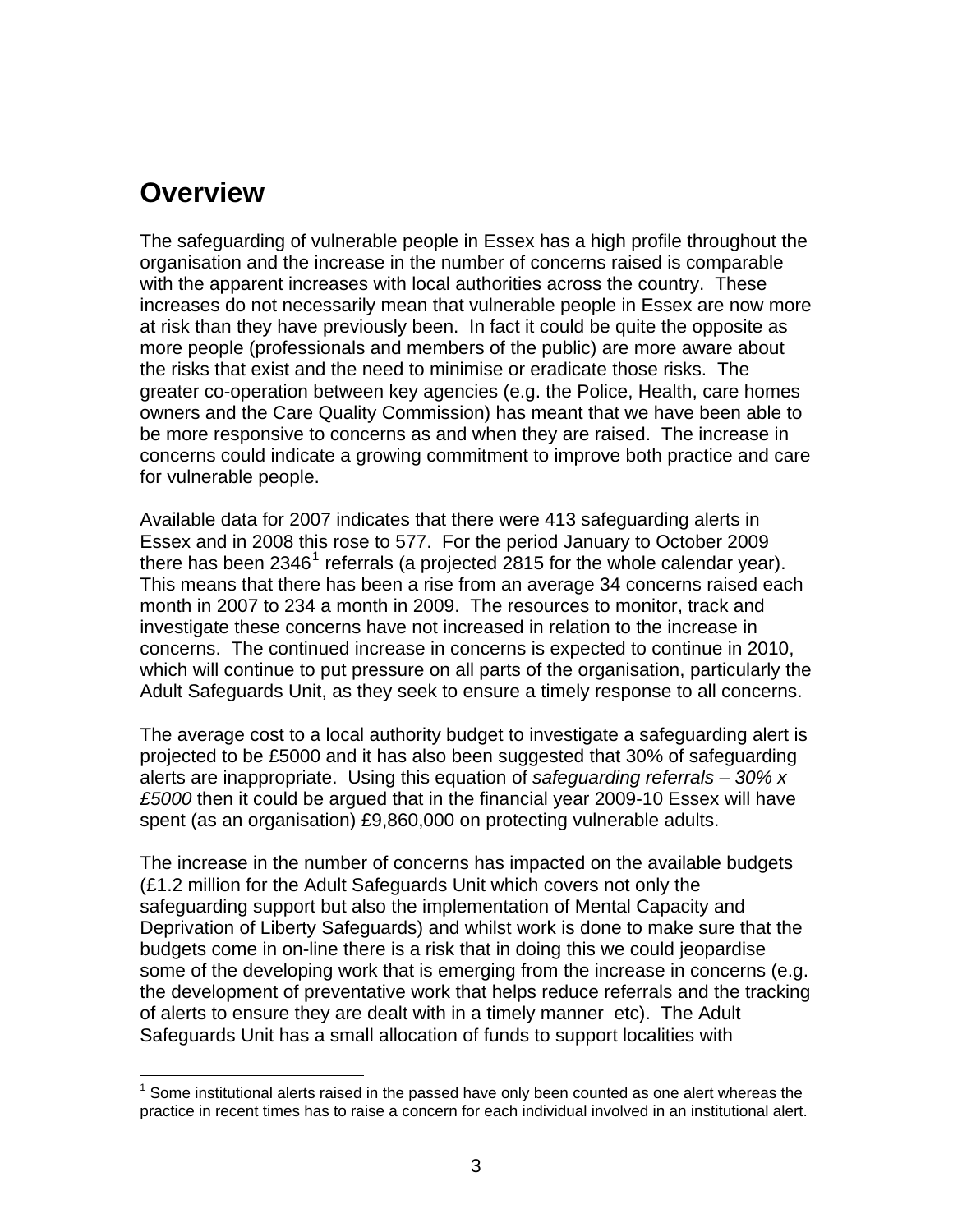extraordinary costs resulting from major safeguards investigations and which may require reviewing for 2010-11 if the current rate of demand continues.

At the moment Essex works hard to deal with the numbers of alerts coming in but most of the work is reactive, i.e. dealing with abuse after it has happened. If money could also be invested in preventative work then this would in likelihood reduce the numbers of inappropriate referrals and more proactively demonstrate the robust safeguarding vulnerable people in Essex.

## **Summary**

This report is divided into three sections – operational infrastructure, practice issues and legislation. 2008-09 has seen an increase in the number of concerns being raised in regards to safeguarding vulnerable people, which is partly due to the increased awareness of both the public and those responsible for the care and well being of people potentially at risk of abuse.

The safeguarding of vulnerable adults is everyone's responsibility and ignoring abuse is not an option, therefore the responsibility of protecting vulnerable people is not just something that lies with Adults, Health and Community Wellbeing but with the whole organisation. There is a corporate responsibility to tackle any form of abuse that is identified and to this end this year we have seen the creation, in conjunction with the Vulnerable Children's service, of safeguarding champions in all Directorates of Essex County Council in order to promote a greater awareness.

Safeguarding vulnerable adults does not have any specific underlying legislative framework but is guided by the Department of Health and Home Office's White Paper "No Secrets: Guidance on developing multi-agency policies and procedures to protect vulnerable adults from abuse" published in March 2000 and which has recently undergone a major consultation (see below).

2009 also saw the launch of the new telephone helpline AskSal designed to offer support to anybody concerned about an adult who is receiving care. This is the first such helpline anywhere in the country and demonstrates Essex's commitment to improving the safety and wellbeing of its citizens.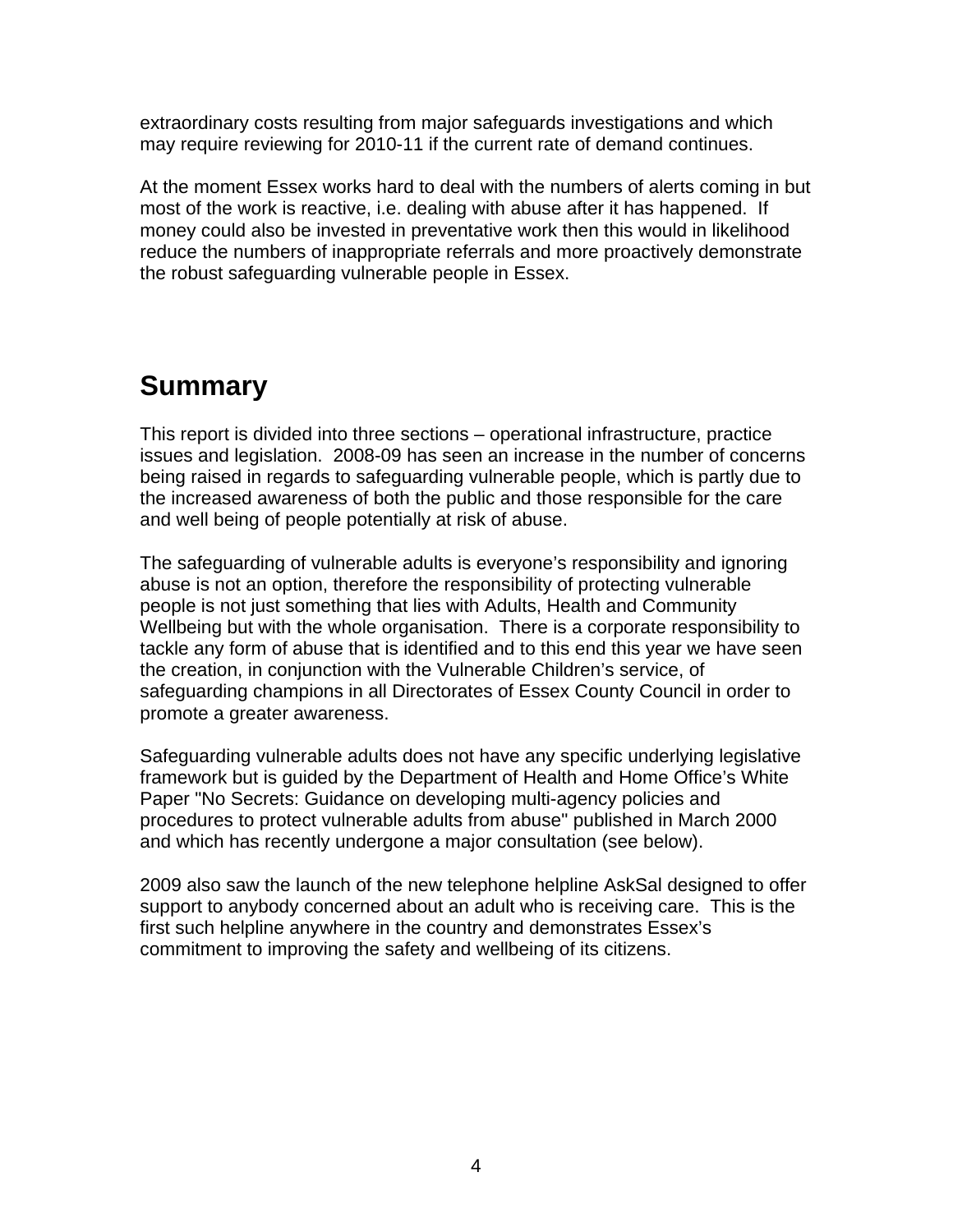## <span id="page-5-0"></span>**Part 1 – Operational Infrastructure**

#### **1. No Secrets: Guidance on developing multi-agency policies and procedures to protect vulnerable adults from abuse**

The original *No Secrets* report in 2000 provided a framework for statutory agencies and those in the private and voluntary sectors to work together preventatively and in partnership, thus improving and modernising service delivery to adults, their carers and local communities.

*No Secrets* contained guidance to local agencies that have a responsibility to investigate and take action when a vulnerable adult is believed to be suffering abuse. It offered a structure and content for the development of local interagency policies, procedures and joint protocols which would draw on good practice nationally and locally

In addition to the above, the Best Practice Guidance on the Role of the Director of Adult Social Services contains a specific DASS responsibility for ensuring that there is a clear organisational focus on safeguarding vulnerable adults. This involves a responsibility to ensure:

- clear protocols are in place for dealing with adults identified as being at risk
- all staff are aware of these protocols
- the local Safeguarding Adults Board is working effectively.

During 2008-09 over 12,000 people and organisations, including Essex, contributed to the consultation<sup>[2](#page-5-0)</sup> on the document with the following key messages being identified:

- a) Safeguarding must be built on empowerment or listening to the victim's voice
- b) Everyone must help to empower individuals but safeguarding decisions should be taken by the individual concerned.
- c) Safeguarding adults is not like child protection and adults do not want to be treated like children and do not want a system that was designed for children.
- d) The participation/representation of people who lack capacity is also important.

 2 Safeguarding adults: report on the consultation on the review of No Secrets published July 2009 (see: [http://www.dh.gov.uk/en/Consultations/Responsestoconsultations/DH\\_102764\)](http://www.dh.gov.uk/en/Consultations/Responsestoconsultations/DH_102764).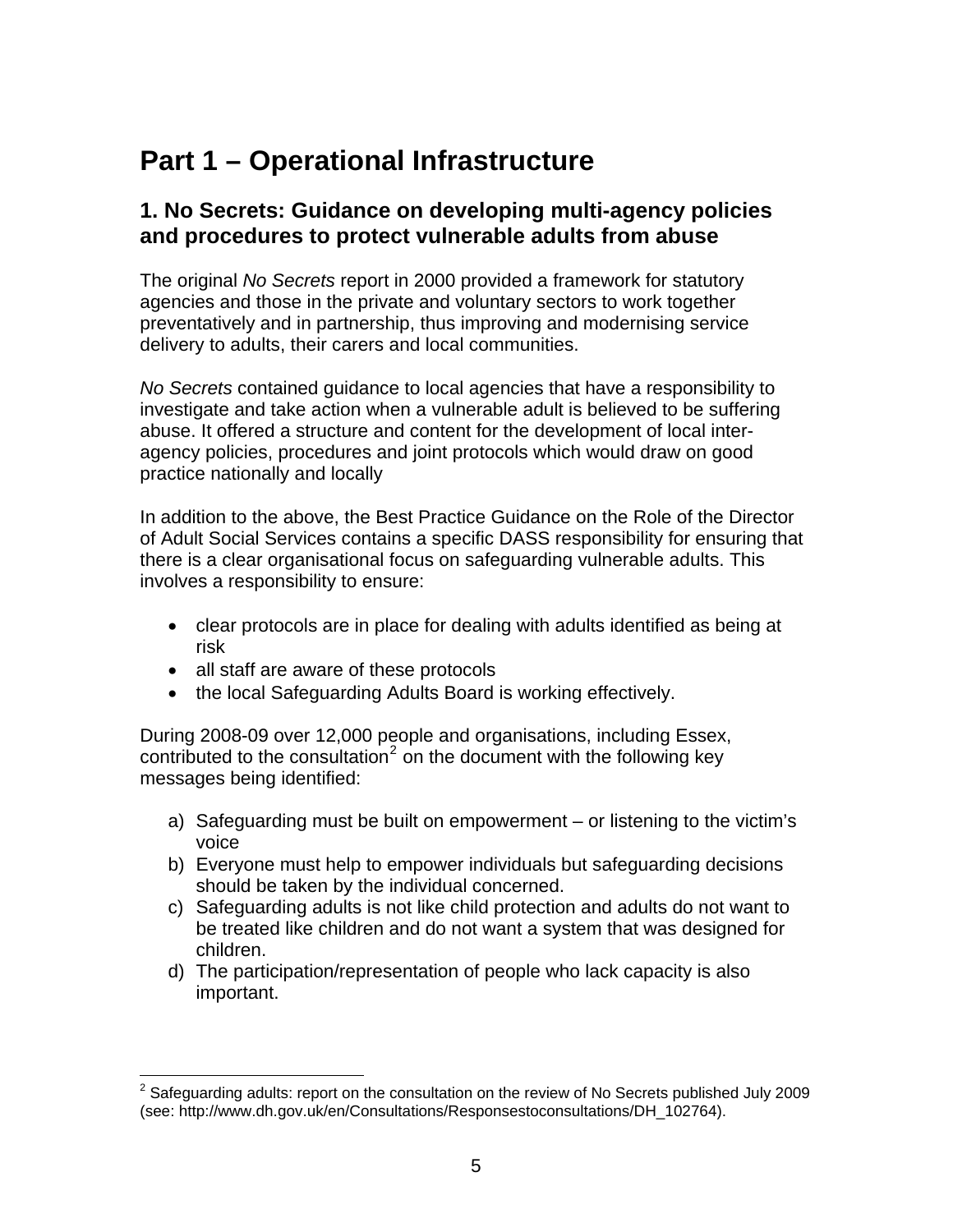Other emerging issues were establishing the appropriate balance between safeguarding and personalisation; greater ownership of safeguarding within the NHS; 90% of respondents wanted a revision of the *No Secrets* definition of a "vulnerable adult" ;and greater involvement of housing providers within the safeguarding process. 68% of respondents supported the introduction of safeguarding legislation. The Government is now considering the report and how best to reach the far reaching aims.

## **2. Essex Safeguarding Adults Board (ESAB)**

The Essex Safeguarding Adults Board is a strategic body that oversees how organisations across Essex work together to safeguard vulnerable adults from abuse and receives funding from its statutory partners; most notably Essex County Council, Essex Police, each of the Primary Care Trusts in Essex and some of the District councils.

The Board's membership includes all statutory agencies in Essex involved with vulnerable adults including Essex Police, Essex County Council and the NHS. The Board also includes membership from private and voluntary organisations. Working to a 2008-09 business plan, the board will report on:

#### ¾ **Training**

The Board has established a multi-agency training strategy used by organisations across Essex. In addition it also runs a number of training courses and during 2008/09 more than 1500 people attended the Basic Awareness training sessions. In addition to this training e-learning and distance learning packages is also available.

#### ¾ **Circulate communications and encourage media interest**

Quarterly bulletins are issued and circulated to members of all partner agencies and anybody else who requests them. Also published are press releases around safeguarding initiatives in Essex along with ongoing liaison with local media to raise the profile of adult safeguarding in Essex.

#### ¾ **Publish guidelines**

A key function is to ensure that robust safeguarding guidelines are in place for all agencies across Essex working with vulnerable adults. Guidelines have been produced to inform people about how they can help to protect vulnerable adults in Essex along with a handbook for all staff providing key messages about safeguarding adults from abuse.

#### ¾ **Moderate standards and quality**

The Board works closely with its partner agencies to ensure that safeguarding services across Essex are robust and effective. To do this strategic information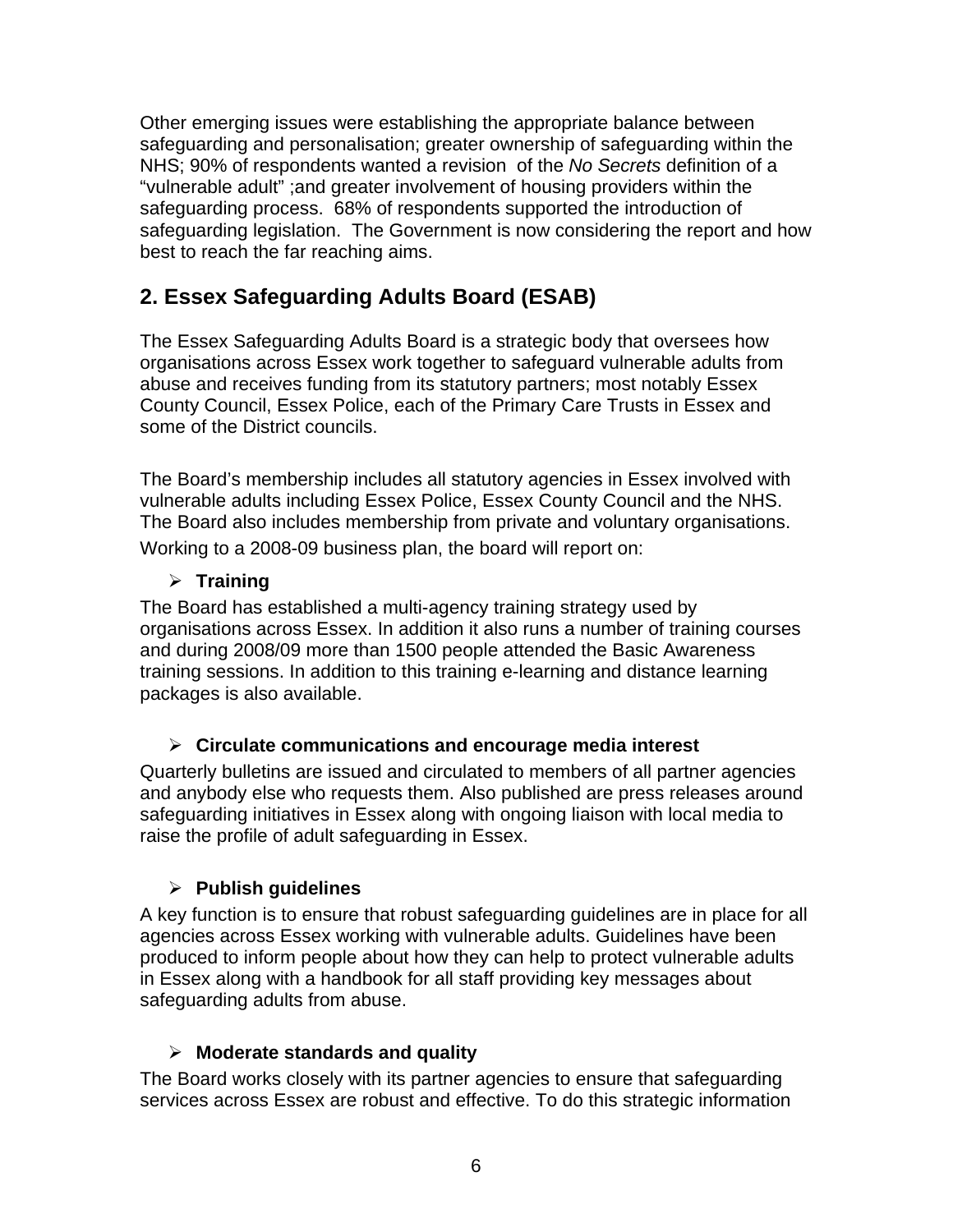is collated from our partners enabling regular reports on progress against key targets to be produced. Additionally the Board ensures that learning from serious case reviews and complex cases inform and improve practice for the future through promoting the lessons learnt.

## **3. Adult Safeguards Unit**

In line with Essex County Council's commitment to the protection of vulnerable adults, the Adult Safeguards Unit became operational on in February 2007. The creation of this specialist unit represents a very substantial investment by Adults, Health & Community Wellbeing. A review of the management of the unit has led to the creation of an Operational Service Manager to oversee the day-to-day management and development of the service. The range of services provided includes:

- Offering 'Expert' Professional Advice to all stakeholders in matters relating to the safeguarding of vulnerable adults.
- To be a "critical friend" in complex situations which may not necessarily be primarily a safeguards case but could have safeguarding implications?
- Collaborative Casework working alongside operational staff in agreed adult safeguards investigations for the lifetime of the adult safeguarding component.
- Lead Co-ordination in Complex Investigations.
- Chairing Strategy Meetings more complex cases.
- Research ensuring ECC AH&CW maintains a position at the leading edge of the Adult Safeguards Agenda.
- Training and Development ECC staff, other statutory organisations, care providers, voluntary agencies, service users/families/representatives.
- Contributing to Policy Development.
- Assisting with the introduction of relevant new legislation e.g. the Mental capacity Act and the Deprivation of Liberty

During 2008-09 the unit has:

- Instigated a rolling programme of awareness raising for all new staff in relation to the safeguarding of vulnerable adults.
- Ensured that all operational teams are regularly visited to update them on safeguards and look at practice within those teams based on recent cases.
- Established a new process for the receiving of, monitoring of and tracking of safeguard alerts.
- Worked closely with the Police on engaging them sooner in safeguards alerts where a crime may have occurred.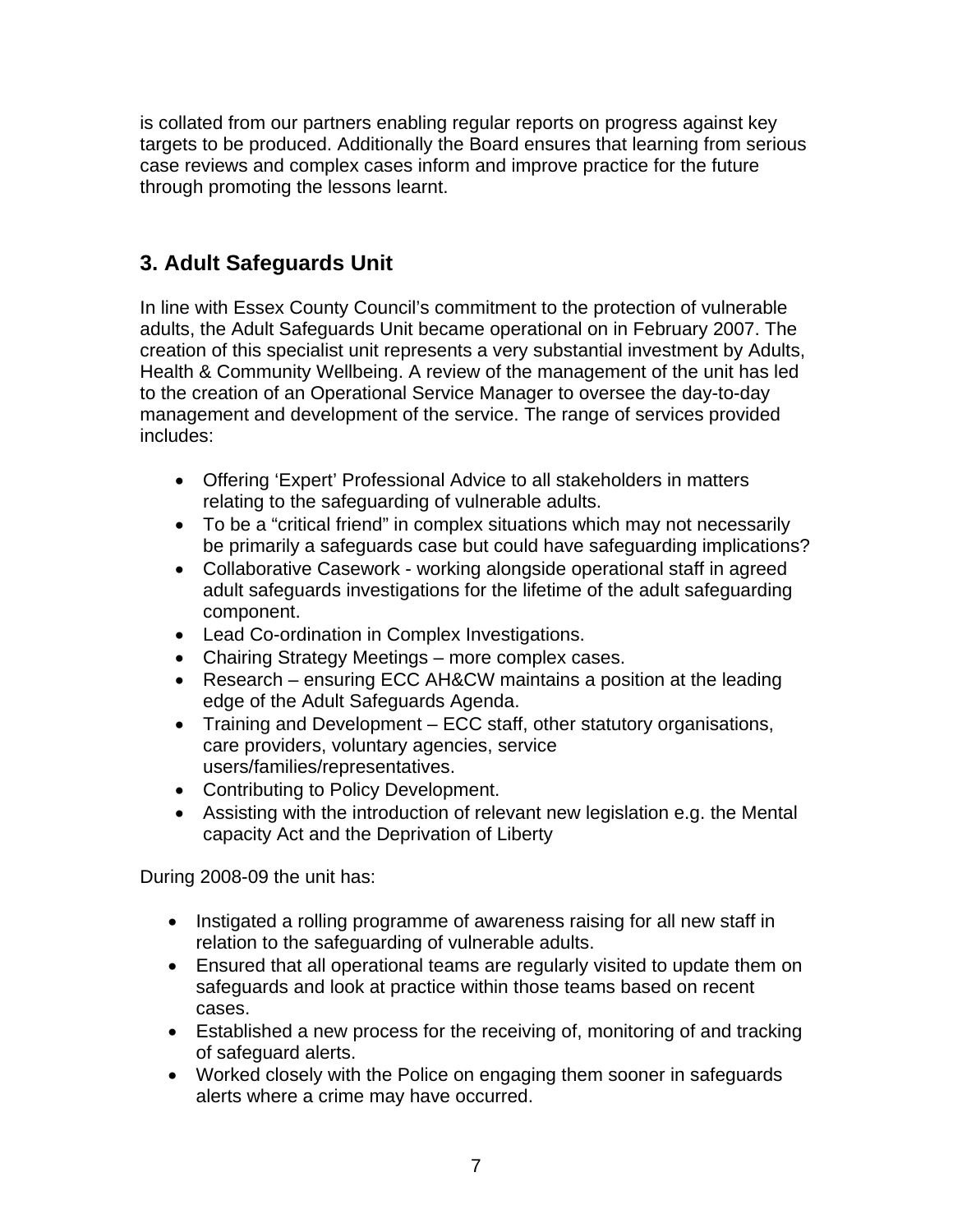- Been proactive in the use of advocacy in safeguards meetings.
- Developed open and transparent practices in safeguards meeting by including the service user and/or their representative in those meetings when it is appropriate.
- Worked on implementing the Deprivation of Liberty Safeguards Act through training and awareness raising with both staff and providers.
- Improved communication with staff through a new quarterly newsletter published as part of the Putting People First newsletter, which gives updates to staff and identifies lessons learnt from recent experiences.
- Produced a guide on the Adult Safeguards Unit for staff to make them aware of the Unit and how to contact it.

The Unit continues to play an integral role in the implementation and development of the adult safeguards agenda within Essex and at a Regional and National level (e.g. significantly contributed to the Research in Practice for Adults safeguards handbook published October 2009 and various local implementation networks for the Mental Capacity Act and Deprivation of Liberty Safeguards).

## **4. SET Guidelines**

Since 'No Secrets' was published in 2000, Southend, Essex and Thurrock Local Authorities have been working with their local partners in the planning and implementation of safeguarding arrangements for vulnerable adults. Where local partners are cross boundary, different agencies found themselves referring to three sets of policies, sharing the same outcomes but with different forms and variations in procedures. As a direct result of this a group was set up to consider how the three policies could be amalgamated into one policy guidance. With the culmination of over six months work carried out between Sept 07 – April 08 by representatives of Southend, Essex & Thurrock Local Authorities, Essex Police, Essex Health Trusts and Essex Independent Care Association, a Pan-Essex set of adult safeguarding procedures were agreed.

The guidelines were launched at the SET Conference on 24/4/08. This was the first stage of a communications strategy to ensure the widest possible distribution of the new guidelines and corresponding documentation. These have now been put on to the Essex Safeguarding Adults Board website together with the new forms and are therefore accessible to the public.

We believe this represents a true multi agency response to policy formulation comprehensive in its approach to procedures and compliant with both legislation and best practice. The guidelines will apply in all settings, including those managed by private, voluntary and statutory agencies.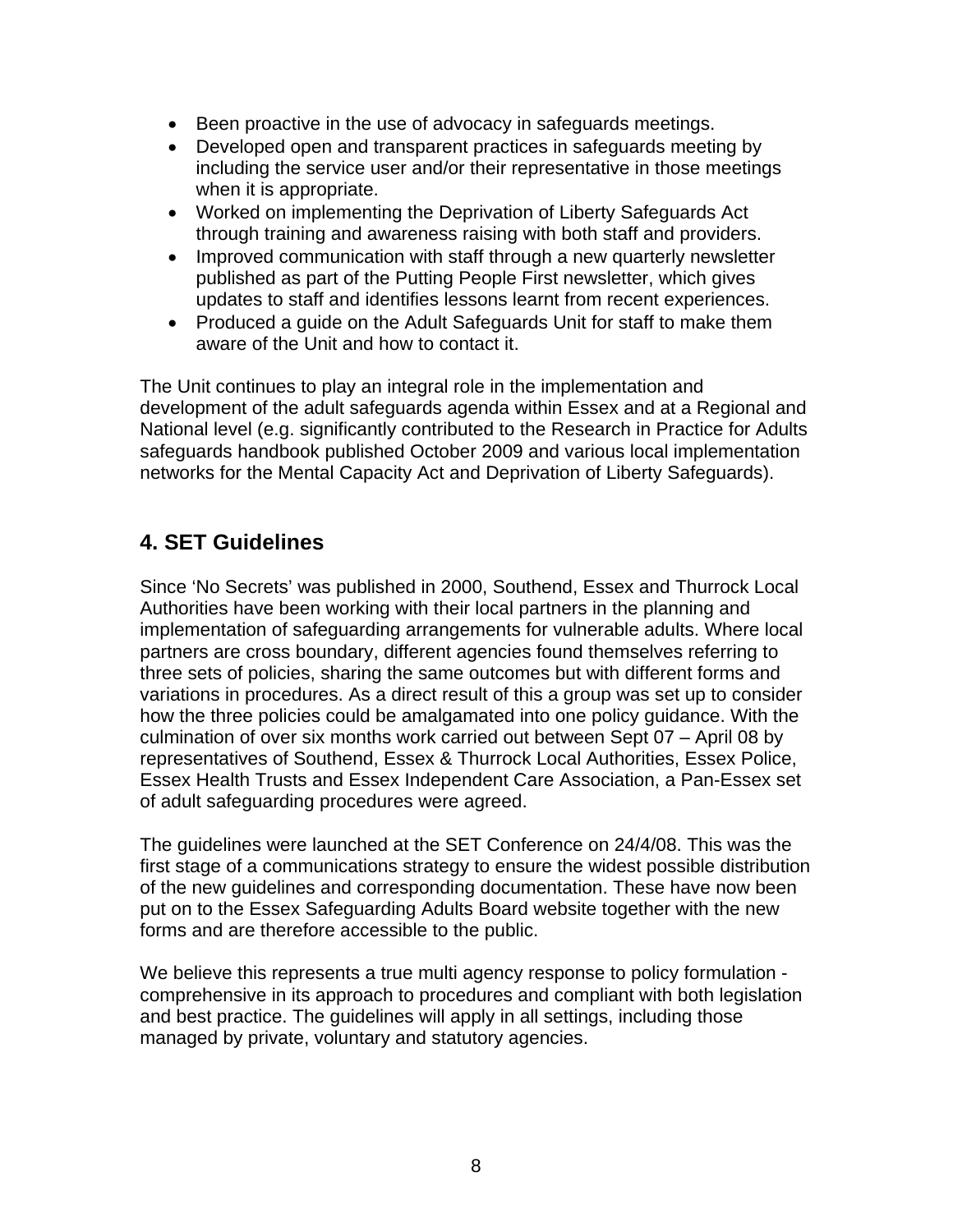In October 2009 a consultation exercise will be begin to review the current SET Guidelines and policy with a view to ensuring that they are user friendly and capture appropriate information for the relevant agencies.

## **5. AskSal**

As part of a partnership between Southend, Essex and Thurrock safeguarding adult boards, as well as Voice UK and Action on Elder Abuse (AEA) a new advice and information helpline called Ask SAL (Safeguarding Adults Line) was instigated in June 2009 (see below). The aim of the helpline is to provide assistance to anybody who may be concerned about an adult who is at risk of abuse. The helpline will be controlled by trained helpline operatives alongside an existing helpline at AEA offices. Up to date information on the service as it develops ill be made available on the ESAB website.

In the period June to October 2009 there were 15 calls to the helpline, a third of which were in regards to people aged over 75. The majority of the calls related to safeguarding concerns in a domestic setting with over two thirds of the callers being family members. One caller has been a victim seeking help.

For more information see Appendix A.

## **6. SAFE Project**

Essex is one of the biggest importers of individuals who reside in residential and nursing home care for older people, and as such has a high number of vulnerable adults living in registered and non-registered accommodation.

Over the last two years, ten residential homes have been closed due to breaches in contract identified through safeguarding and/or quality of care matters. Nine of these homes were located in North East Essex. There is evidence to suggest that this is a legacy from the reprovision programmes following the closure of institutions such as Turner Village, Severalls Hospital and Bridge Hospital. In addition, since April of this year, there has been forty cases investigated which were categorised as institutional abuse, almost half of these were located in North East Essex.

Following the home closures, serious case reviews and high level of safeguard alerts in North East Essex, the Adult Safeguarding Unit (ASU) has highlighted a need to identify then assess vulnerable people living in accommodation that is neither accredited nor registered.

These vulnerable people have been identified as adults who: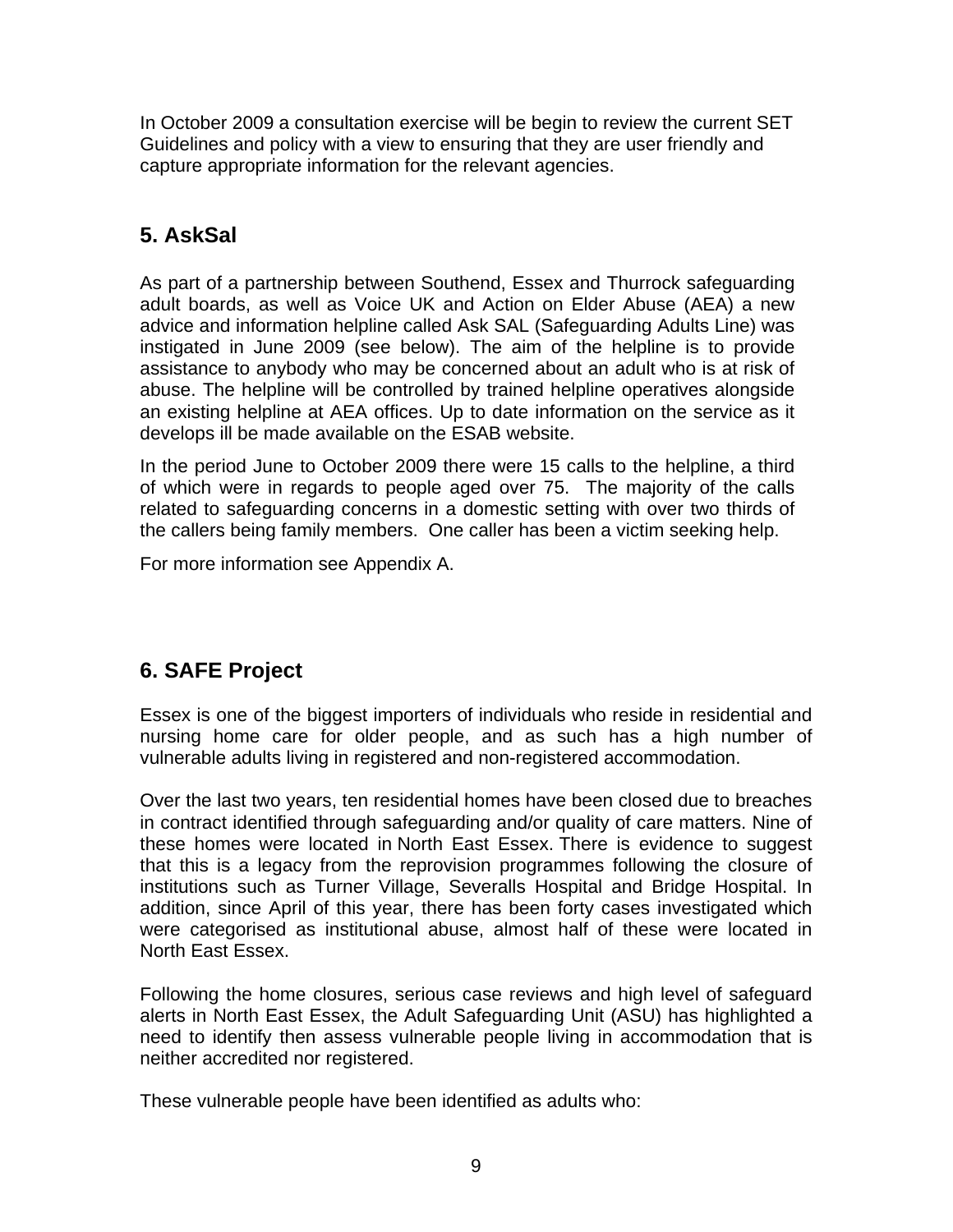- Probably have at least lower level Mental Health (MH) and/or Learning Difficulties (LD) problems (OAMH, LD/PI and OP)
- Are probably ex-long stay hospital patients
- Are institutionalised, and as such exploitable
- Are middle aged and older people who may have lived there for more than twenty years
- Receive little or no support within their accommodation
- Are exclusively reliant upon state benefits
- May or may not have capacity
- May or may not be managing their own finances
- No Care Programme Approach (CPA) for those with MH problems

The SAFE Project Team (Safeguarding Adults from Exploitation), led by Angela Gibson, is based at Essex House, Colchester and has a project 'life' until 31st March 2010 with a further 12 months dependant on funding through to March 2011.

The primary objective of SAFE is to build upon the existing partnership and collaborative work that is currently underway in North East to safeguard adults from exploitation, with the emphasis on tracing and offering support to all vulnerable people living in non-registered multiple occupancy accommodation.

The key aim is to locate and identify vulnerable adults who have become unknown to services in North East Essex through a dedicated operational Forensic and Response team using multi-agency and community approach for collecting information by engaging with services, partners and individuals. The project has already formed a strong partnership with Tendring District Council (Environmental Services), Essex Police and North Essex Mental Health Partnership Trust.

The team will also provide additional Safeguarding resources to Adult Social Care North East locality on particular complex and institutional situations.

## **7. Safer Recruitment Working Group**

The Safer Recruitment Working Group has been set up with the following terms of reference:

- To promote a consistent approach to safer employment practices across all organisations.
- To agree minimum standards and principles for all organisations in safer employment
- To ensure the Integration of minimum standards in contracted and provider services.
- To identify and respond to any deficits in the safer recruitment process.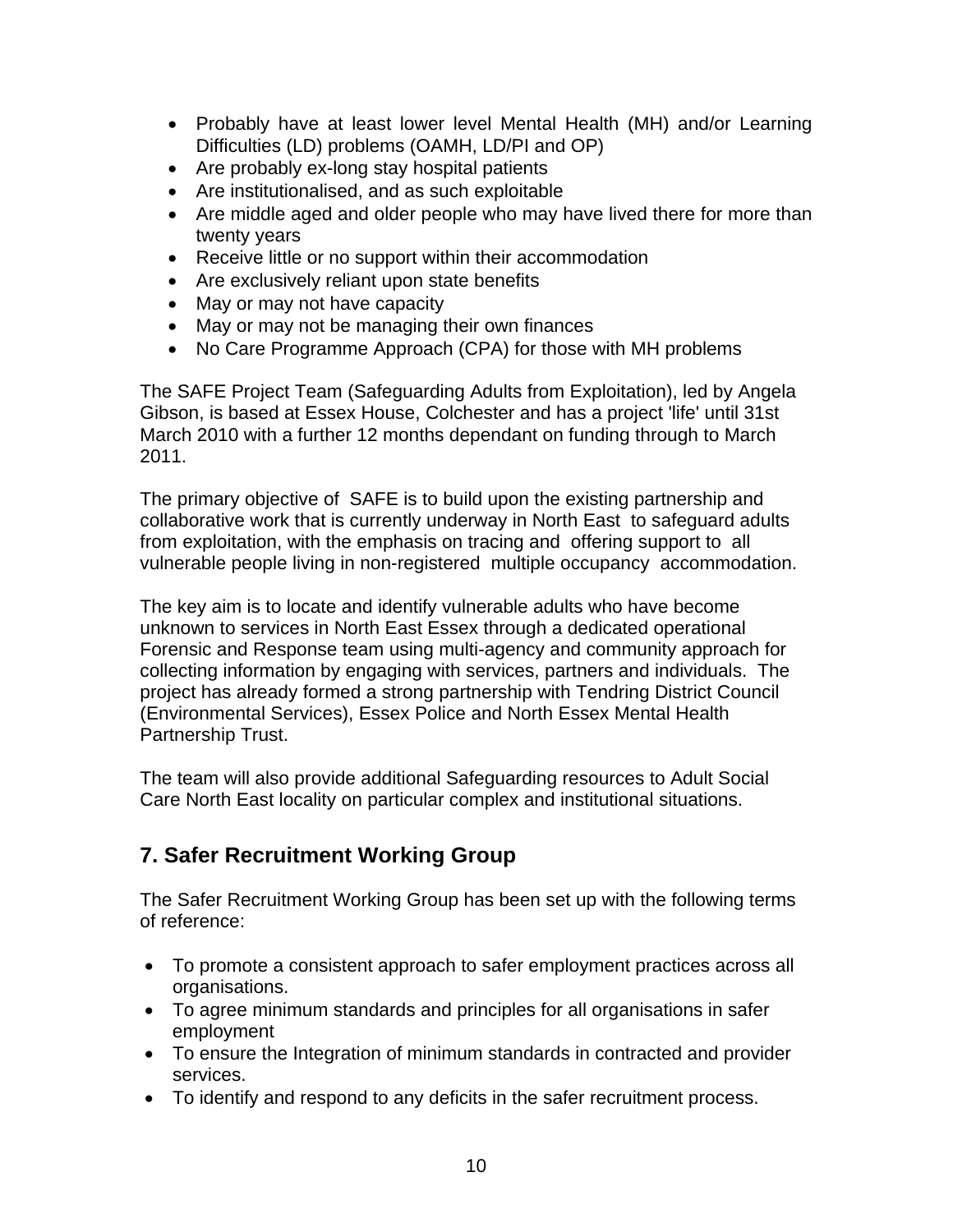- <span id="page-11-0"></span>• To support and promote and implement of the new Vetting and Barring arrangements.
- To monitor compliance with any agreed standards

The group is currently working on drawing up draft standards for safer recruitment and employment in Essex.

Under the Safeguarding Recruitment and Recording Project under the Raising Practice standards programme a sub- group was put together to scope a project to audit all personal files and review processes to ensure that the recruitment arrangements, including pre-employment checks, are compliant with statutory provisions and best practice.

This file audit for AH&CW staff was carried out during September/October 2009. Future work will include auditing of external staff files working with the independent and voluntary sectors, identifying and completing gaps, as well as implementing an improved quality framework and key performance indicator systems for revised recruitment and vetting processes.

## **Part 2 – Practice issues**

## **7. Data collection and trend analysis**

At present there is a minimal collection of safeguarding data from councils as part of the annual Self Assessment Surveys. This is provided to CQC as an element of the annual review process. Due to different interpretations by councils, this data should only be used with caution.

There is a new, much broader national Safeguarding data collection which commences in May 2010. This should provide more useful benchmarking data and this will be included in future annual Safeguarding reports.

The most recent national trends report was *The UK Study of Abuse and Neglect of Older People: Prevalence Survey Report* June 2007 commissioned by Action on Elder Abuse<sup>[3](#page-11-0)</sup>. It is interesting to note that the report highlighted neglect and physical abuse as being the primary cause for a safeguards alert and financial abuse as the second most frequent and this is echoed by our experience in Essex. Comparative data that has been accrued by the Adult Safeguards Unit since 2007 can be seen in Appendix B.

#### **Emerging issues from available data:**

 3 www.elderabuse.org.uk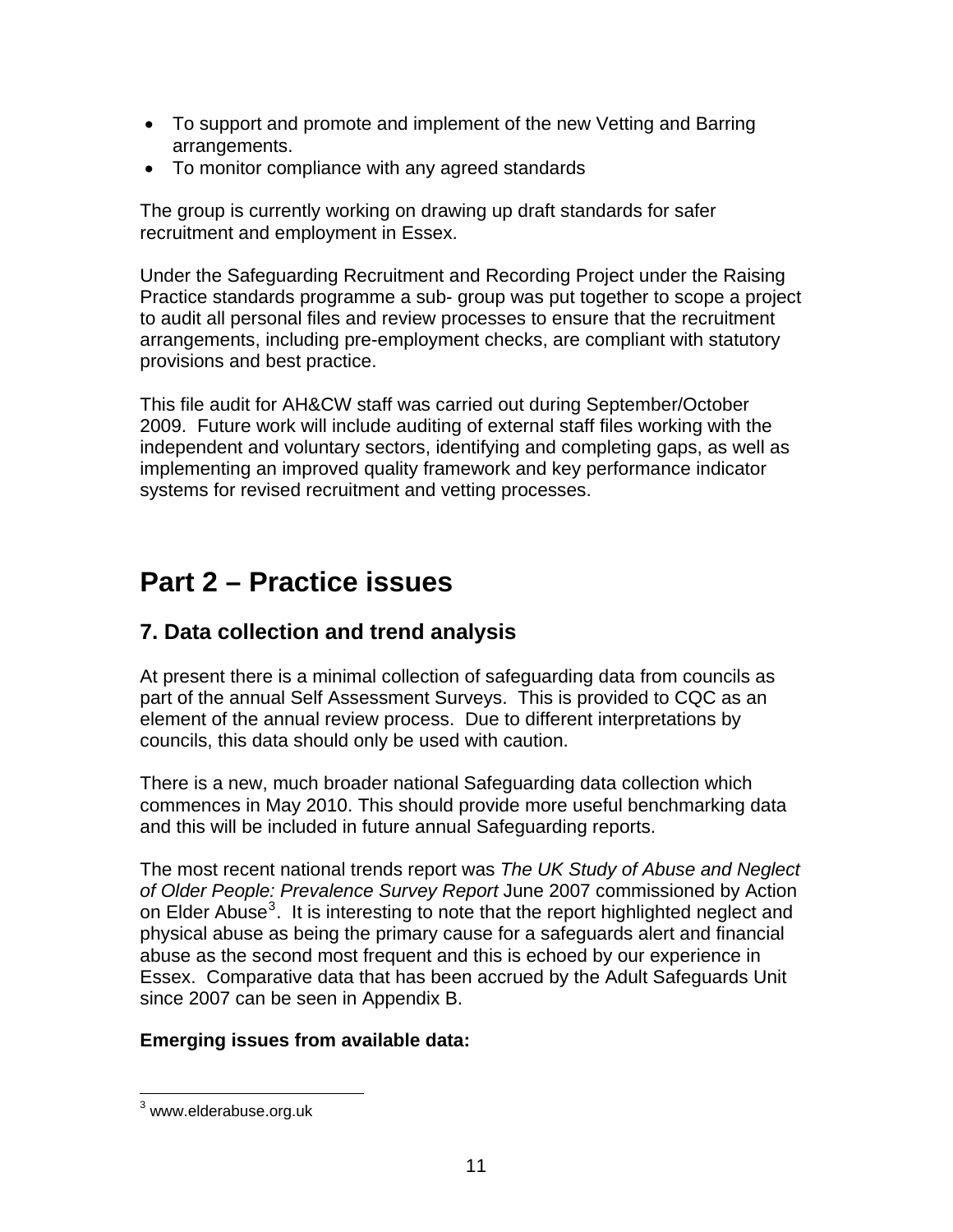- $\triangleright$  A new category of abuse that has recently begun to emerge relates to the use of I.T. – there have been several cases where perpetrators have used service users computers without service users permission to access pornography sites-this has happened in service users own homes and on a few occasions in residential care. There has also been a case where perpetrators put details of service user on Facebook site without her permission or knowledge and then used this site to harass, humiliate and bully the service user. Libraries are currently looking at this area to ensure that computers provided to the public cannot be used to bully or harass other internet users.
- $\triangleright$  We do not seem to be engaging the minority communities of Essex in the safeguards process as the number of alerts for people from ethnic minority groups does not seem representative of the size of that population in Essex.
- $\triangleright$  There has been a greater increase in safeguard alerts in the West of the county in comparison with other localities. This could be due to the increase in institutional alerts raised in that area.
- ¾
- $\triangleright$  There is a slight reduction in the percentage of cases in the North East which may in part be due to the investment of staff in that locality.
- $\triangleright$  A change in the recording process of alerts has created a problem in that not all cases can be categorised in terms of their specialism – this is now being addressed in order to give more meaningful data for next year. However, it would seem from initial investigations that the majority of alerts are raised in relation to older people.
- $\triangleright$  The most prevalent types of abuse (neglect, physical abuse and financial abuse) do seem to be in line with national trends.
- $\triangleright$  Essex data has shown that a family member is more likely to be the perpetrator of abuse rather than a care worker or stranger, and this is particularly true when it comes to financial abuse and again is in line with the findings of the Action on Elder Abuse Prevalence Survey 2007.
- $\triangleright$  There continues to be a below average number of referrals involving people with a mental health problem and the Adult Safeguards Unit is seeking to promote awareness within the appropriate teams to try and understand this apparent anomaly.

## **Part 3 – Legislation and policy**

## **8. Mental Capacity Act and Deprivation of Liberty (MCA DoL)**

#### **A. Deprivation of Liberty (DoL)**

The MCA DoL safeguards were introduced in April 2009 and apply to anyone: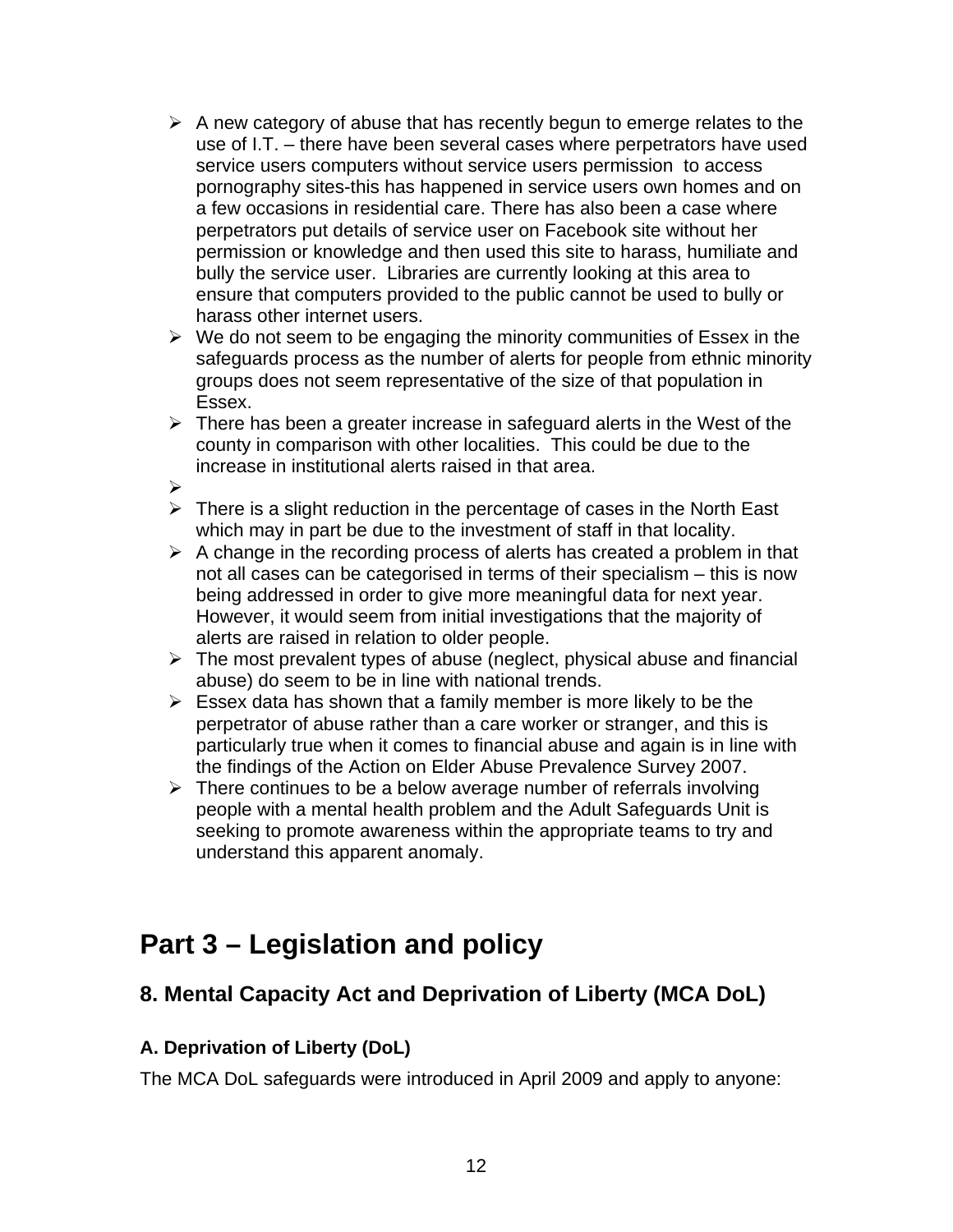- aged 18 and over
- who suffers from a mental disorder or disability of the mind such as dementia or a profound learning disability
- who lacks the capacity to give informed consent to the arrangements made for their care and / or treatment and
- for whom deprivation of liberty (within the meaning of Article 5 of the European Court of Human Rights) is considered after an independent assessment to be necessary in their best interests to protect them from harm.

This applies to patients in hospitals, and people in care homes registered under the Care Standards Act 2000, whether placed under public or private arrangements and are designed to protect the interests of an extremely vulnerable group of service users and to:

- ensure people can be given the care they need in the least restrictive regimes
- prevent arbitrary decisions that deprive vulnerable people of their liberty
- provide safeguards for vulnerable people
- provide them with rights of challenge against unlawful detention
- avoid unnecessary bureaucracy

The legislation requires that Care Homes and Hospitals (Managing Authorities) must seek authorization from the Local Authority (where a person is or will be in a care home) and the Primary Care Trust (PCT) when a person is in Hospital. The authorization will be requested where the care or treatment needed is deemed to be in circumstances that may deprive a person of their liberty and the person lacks the capacity to consent to those arrangements.

The Local Implementation Networks (LIN) include multi representative groups of stakeholders, from Southend, Essex and Thurrock, to achieve the implementation of DoL and ensure that the supervisory bodies (LA and PCT's) carry out assessments through a consistent process.

Between 1<sup>st</sup> April and 8<sup>th</sup> October 209 Essex had received 173 DoL applications of which 38 were successful and 135 declined with 70% of the applications being completed within the required timeframe.

| Learning Disabilities                | 75  |  |
|--------------------------------------|-----|--|
| Older Adults Mental Health (over 65) | 81  |  |
| Adults Mental Health (under 65)      | 13  |  |
| Physical and Sensory Impairment      |     |  |
| Total                                | 173 |  |

#### Service User Categories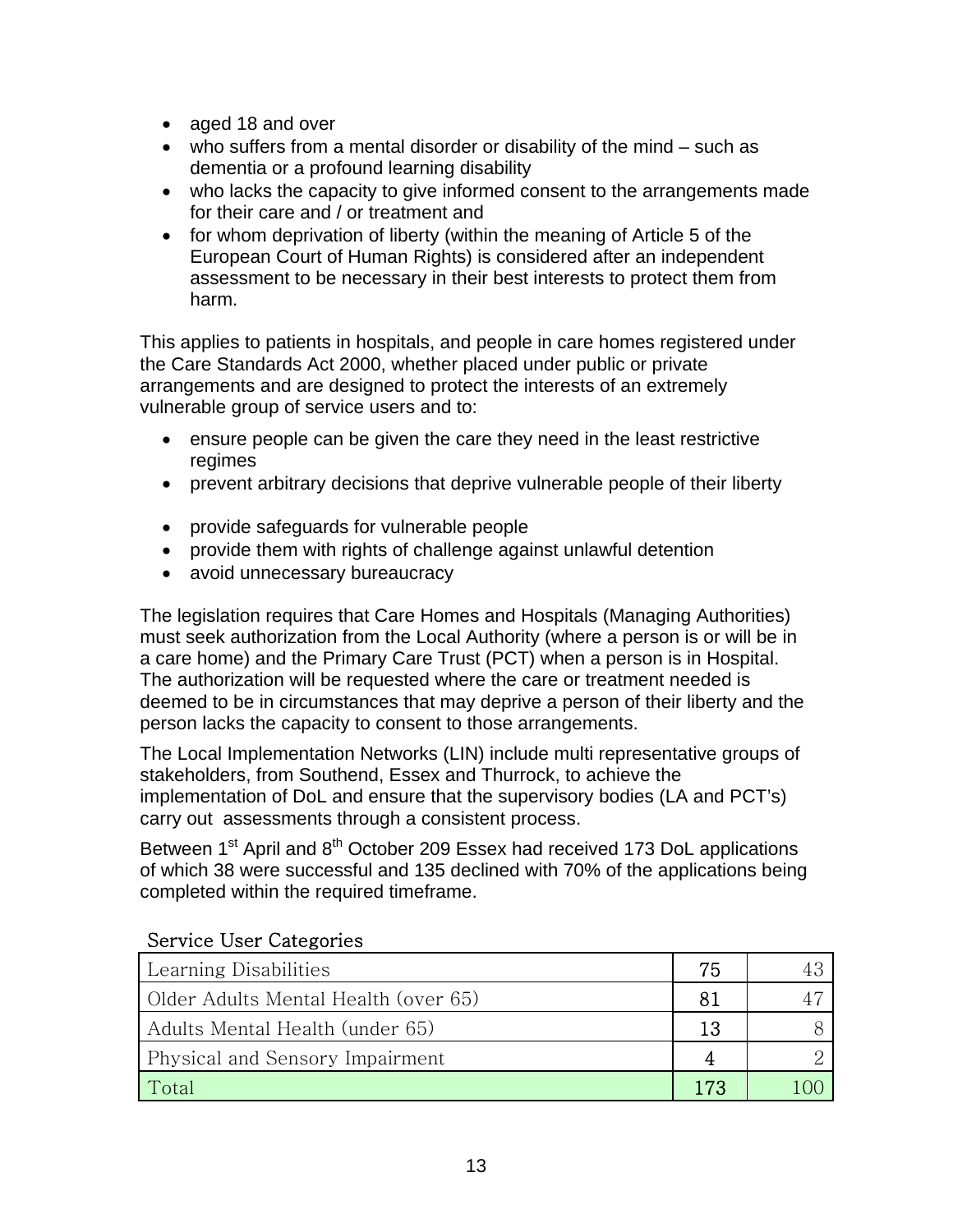#### Out of County Applications

| Total number out of county - placed by ECC      |  |
|-------------------------------------------------|--|
| Total number out of county - placed by other LA |  |
| Total number of out of county applications      |  |

There has been wide scale training for both ECC staff and partner agencies (including residential and nursing home providers) on DoL, the procedures and policy with the Brokerage Team being asked to process the training evaluations. 76% of attendees who completed the evaluation form said that the training was good or excellent, with only 2% reporting that they thought it was Poor.

DoL e-learning was developed to compliment the existing MCA course in November 2008. Since then, over 700 candidates have taken advantage of the course, which gives a basic overview of the safeguards process. The MCA elearning course (which began in April 2008) has now been completed by over a thousand candidates. Other milestones of DoL training have been:

- $\triangleright$  July 08 October 08: Basic awareness (level 1) training was offered to care home staff; approximately 350 staff were trained from care homes throughout Essex.
- $\triangleright$  October 08 December 08: Basic awareness (level 1) training offered to staff throughout ECC, the five Primary Care Trusts, the two Acute Trusts, and the voluntary sector. 187 people were trained.
- $\triangleright$  February 09 March 09: Half day training (level 2) was offered to care home staff throughout Essex in order to provide more in depth knowledge in preparation for the safeguards going live in April. Each care home identified a 'DoL champion'. Over 300 staff were trained.
- $\triangleright$  June 09 Jul 09: Face to face deprivation of liberty training was delivered to all Access, Assessment and Care Management staff, with an emphasis placed on DoL from the practitioner's perspective. 559 members of staff were trained.
- $\triangleright$  Post April, Each Essex care home was re-visited by a Best Interest Assessor to ensure that no originally scoped cases were still unsubmitted. The resulting number of applications was low enough to give the team confidence that overall awareness of the safeguards is high. This also gave an excellent opportunity to provide 'on the spot' MCA advice.

**Best Interest Assessors:** Essex County Council currently employ seven qualified and insured Best Interest Assessors (BIAs), who are seconded full time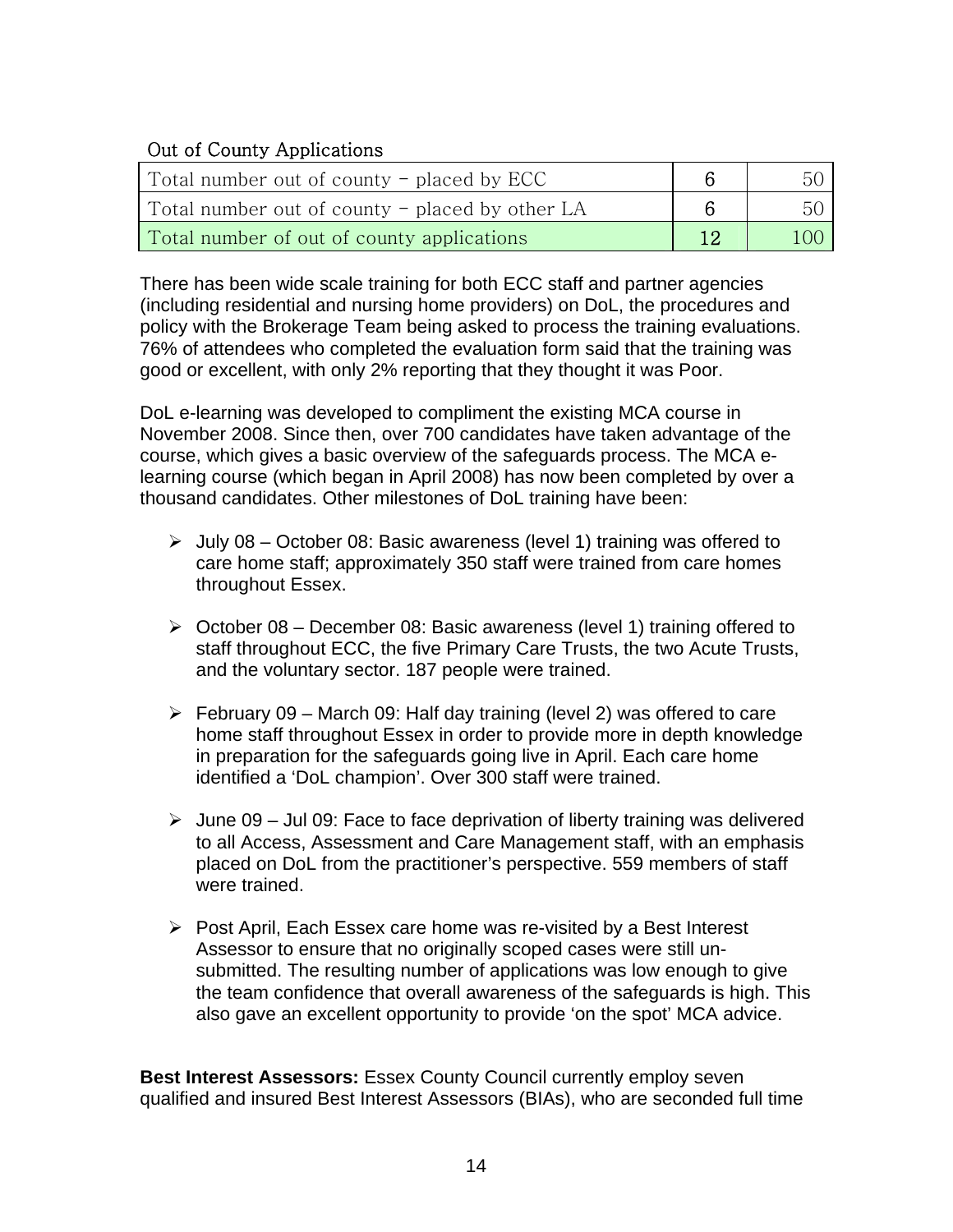<span id="page-15-0"></span>into the Adult Safeguards Unit. Using the inter authority protocol (written by the Essex DoL senior officer) the BIAs may be commissioned to carry out assessment on behalf of other supervisory bodies. Essex is seen as leading the development of the BIA role and is at the forefront of funding a dedicated service to for this responsibility.

**Section 12 Doctors:** Essex provided DoLs training to 60 s.12 Doctors in a single training day. The Trainer had been approved by the Royal College of Psychiatrists and the training delivered was the official Royal College of Psychiatrists training package. All the Doctors who attended this training had previously completed training on the Mental Capacity Act and were familiar with the legislation. Those Doctors who successfully completed the training were invited to provide details of their availability to Essex County Council, who actively maintain a list of doctors capable of carrying out assessments under the DoL safeguards. Payment is made on a per assessment basis. Essex has provided access to this list to the five PCTs within the county in addition to the Southend and Thurrock unitary authorities.

**IMCAs:** (Independent Mental capacity Advocates) *Age Concern Essex* and *Together* are Essex's IMCA providers for both MCA and DoL. Capacity is assured via a flat rate contract payment effectively guaranteeing a set number of referrals per annum, over which charges are made on a per referral basis. Quarterly meetings are held between Essex County Council and the providers of the IMCA service to monitor quality and any other issues.

**Paid Representatives**: Age Concern Essex currently provide paid representatives at the rate agreed in the inter-authority best practice protocol (attached). This is an interim arrangement and work is currently underway to commission a long term agreement to be operational by April 2010.

#### **B. Mental Capacity Act**

In relation to the Mental Capacity Act:

- $\geq 1014 \text{ MCA2}^4$  $\geq 1014 \text{ MCA2}^4$  $\geq 1014 \text{ MCA2}^4$  assessments were received by the Adult Safeguards Unit
- $\geq$  171 requests for an IMCA were made (of these IMCA requests, 148 were deemed appropriate
- $\triangleright$  the number of assessments has slowly increased by an average of 5% per month as practitioners have begun to incorporate the assessments as part of their practice.
- $\triangleright$  Change of accommodation was by far the largest reason for an MCA2 assessment, followed by finances.
- $\triangleright$  To date no assessments for individuals aged 16, 17 or 18 have been received.

 4 An assessment for a significant decision such as proposed serious medical treatment; a change of accommodation; adult protection concerns; health, welfare, property or financial concerns.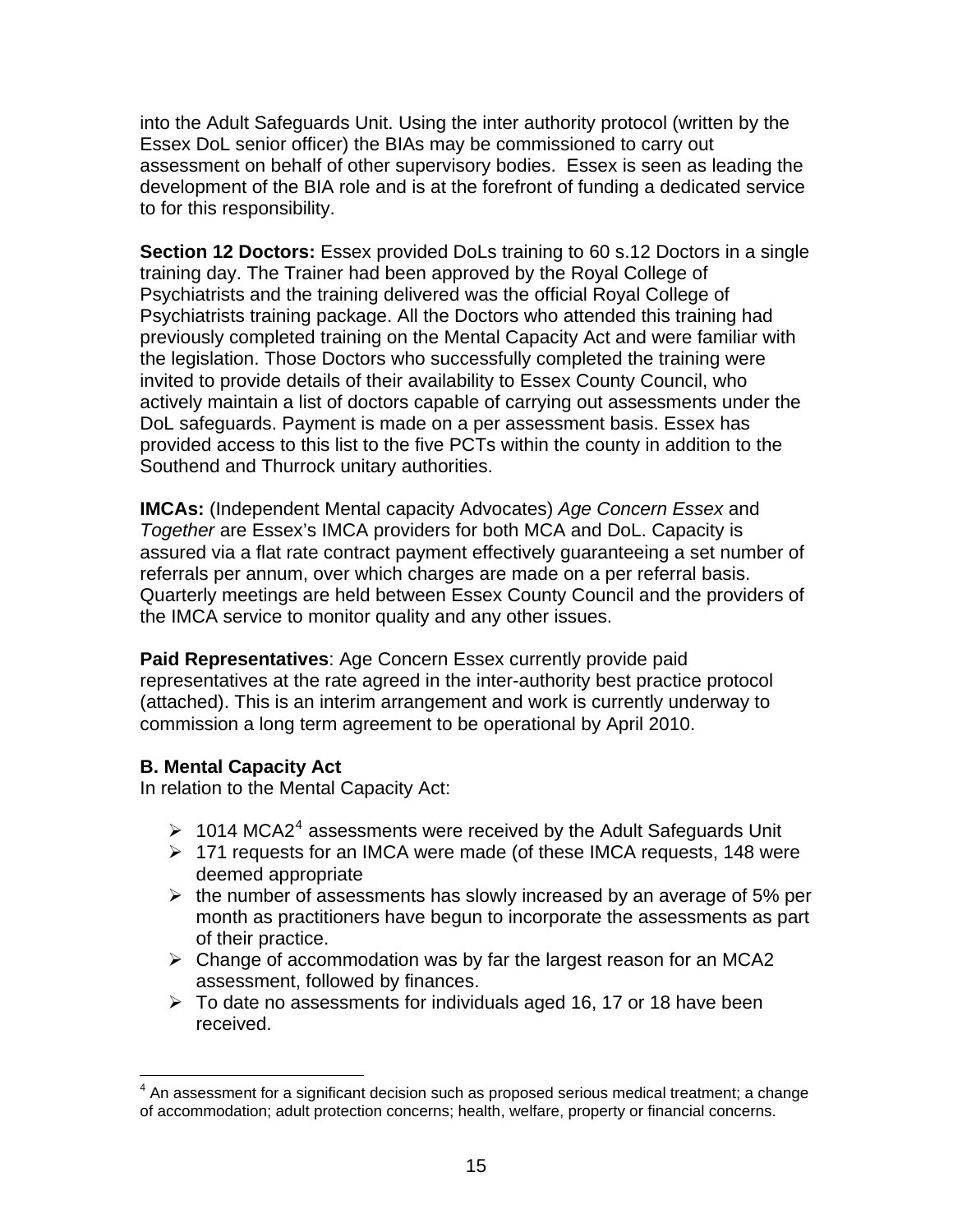- $\triangleright$  In terms of ethnicity 92% of the MCA2s have been for White British citizens.
- $\triangleright$  After an initial few peaks and troughs in the quality of MCA2 forms received, the percentage correctly completed appears to have levelled out at around 75%. In late July 2008 approximately 90 front line staff attended an 'MCA2 forms assessing capacity' training course, which will be run again towards the end of 2009.
- ¾ The IMCA service contact (including the new IMCA DoL service) went out to tender for the period of 01/04/08 to 31/03/11. Essex's evaluation process included a 60% / 40% split for quality vs cost, which was widely believed to be the first instance nationally that an IMCA service has not been chosen on cost alone. Contracts were awarded (for three years initially with an option of an additional two years) to Age Concern for Mid, North East and West Essex, and Together for the South West and South East. The existing arrangement of using a per capita arrangement with a minimum guarantee has been repeated.
- $\triangleright$  A conference was held with the 3<sup>rd</sup> Sector and not for profit organisations to make them more aware about the Mental Capacity Act and Deprivation of Liberty Safeguards

## **9. Serious Untoward Incident Policy and Serious Case Review**

This policy was drawn up by the Adult Safeguards Unit and was signed off by ASC Senior Management Team on 11/10/07. It contains a clear procedure to be followed in the event of a Serious Untoward Incident and formalises roles and responsibilities for dealing with an SUI to ensure that such an event is effectively managed. Generally SUI's tend to be single agency investigations.

The procedures include steps to be taken immediately following an incident and detail the measures required as part of any subsequent investigation. The policy is designed to help AH&CW put in place appropriate safeguards in the best interests of staff, service users, service users' families/representatives and Essex County Council as a whole.

ESAB has a standing serious case review panel that meets quarterly to take forward case reviews and oversee their implementation. Its membership consists of:

- ¾ Adult Social Care
- **≻** Care Quality Commission
- $\triangleright$  Essex Police
- $\blacktriangleright$  Independent sector representation
- $\triangleright$  Health

The panel can also co-opt to its membership where additional expertise is necessary to look at specific issues. In particular this will include service user representation depending on the type of cases being reviewed by the panel.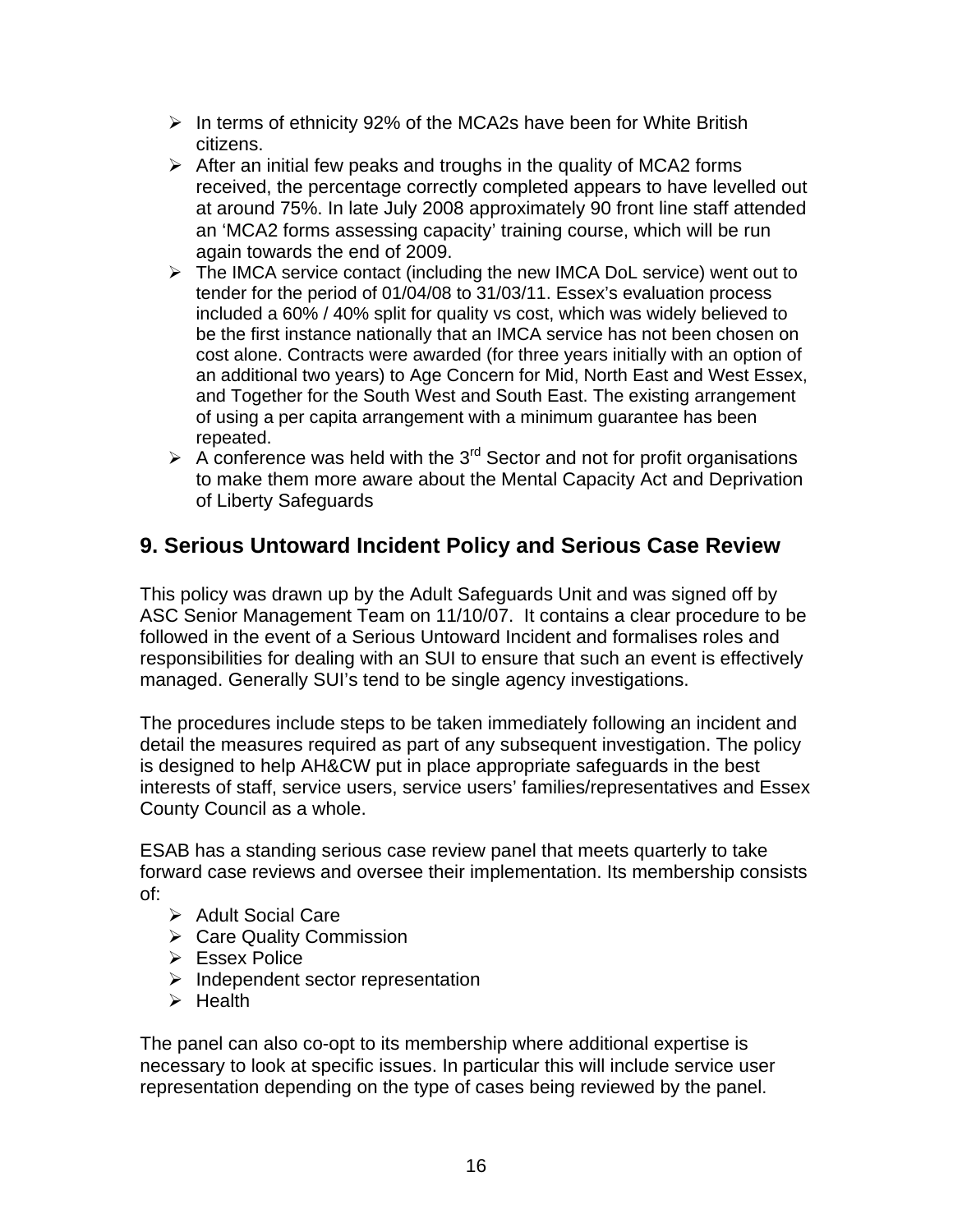The ASU has a responsibility for commissioning and monitoring independent investigations under the SUI policy. To date two such investigations have been commissioned following incidents that involve people with a learning disability. What has been highlighted is the need for greater communication between agencies in the sharing of information and clearer understanding of the roles and responsibilities of all involved. Work is being currently undertaken by all agencies involved to produce a working protocol for the future.

On occasions more than a single agency is implicated in a case and this leads to a Serious Case Review. As a result a range of agencies will be involved within the review which sets out to look at how systems and processes can be improved. This year ECC have been involved in one serious case review following the closure of a residential home after Essex removed residents who were funded by the local authority. The main recommendations of the reports have been implemented and include the setting up of challenge meetings when similar situations begin to be identified. This meeting challenges the professional judgement to ensure that the individual requirements of each person has been taken into account; that the available evidence is documented and justifies the decisions; that potential consequences are considered; that individuals are fully reviewed and that mental capacity assessments have been undertaken and risk assessments are in place

An internal case review may be held where there is a need for greater understanding of potential failings within the organisation and which need addressing. To date eleven such reviews have been commissioned and some emerging issues have been identified that are now being addressed and which include better communication with, and between, Housing and Health; improving involvement between children and adults in the transition period for young people; need for improved risk assessments and risk management plans; better tracking of vulnerable people in the community (see SAFE above).

### **10. Dignity in Care Campaign**

Health and Social Care are working in partnership with a range of organisations to raise awareness about dignity in care. The Dignity Challenge has been launched with 10 aims, the first of which reiterates that there is a zero tolerance towards all forms of abuse. This is an example of how the safeguarding of vulnerable people rests with everyone.

### **11. Safeguarding and Vulnerable Peoples Panel**

A Members Panel has been established where each month representatives of both Adult Health and Community Wellbeing, Vulnerable Children and Children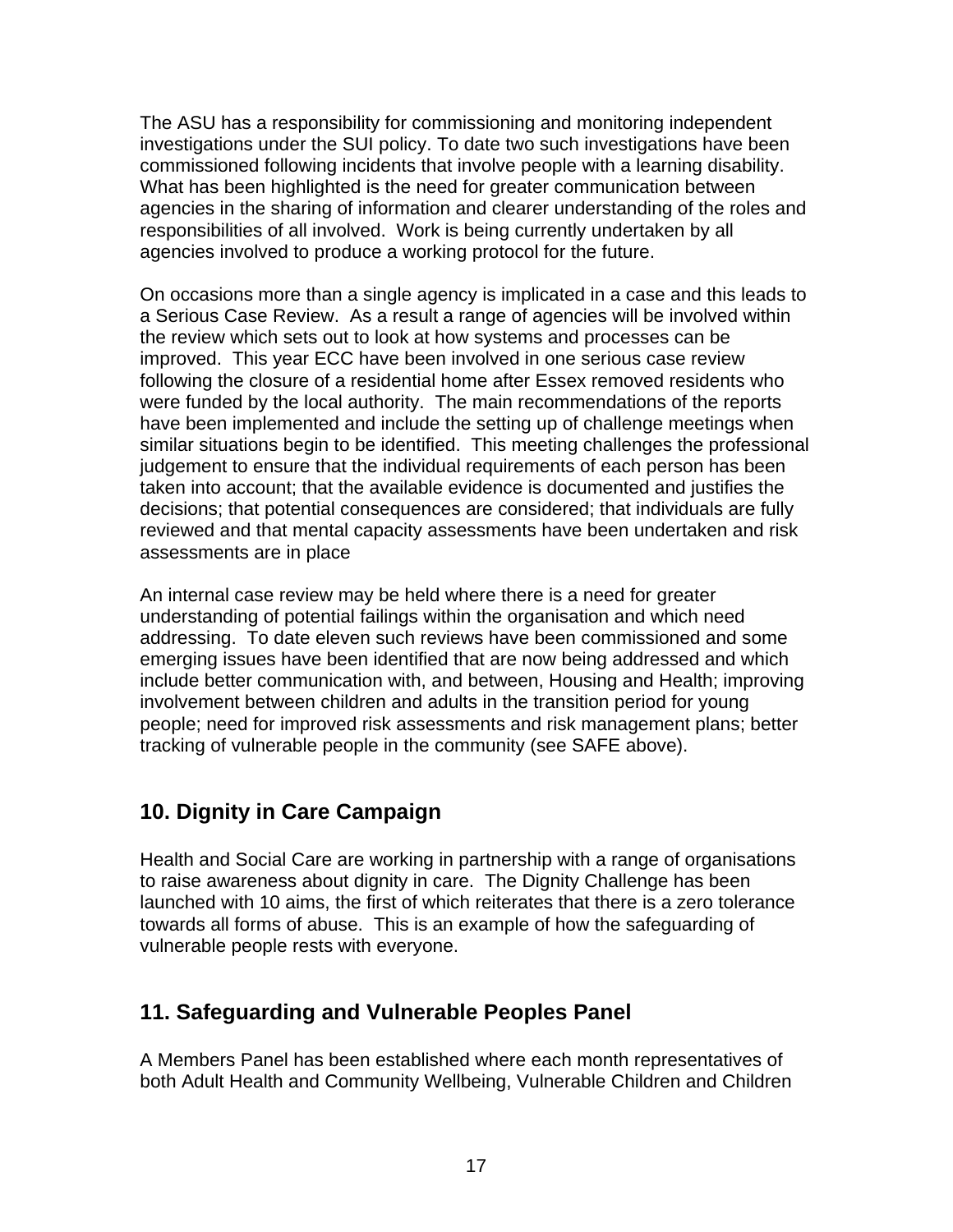and Families can meet to discuss emerging issues, concerns, trends and serious cases.

## **12. Annual Safeguarding Conference 2009**

Southend, Essex and Thurrock held their first combined conference on 26<sup>th</sup> April 2009. Not only was this the first safeguarding conference across the three areas, but was also the largest adult safeguarding conference in the UK with more than 300 people in attendance.

In addition to launching the 'Adult Safeguarding Guidelines', the conference heard from a wide range of nationally recognised speakers covering subjects including domestic abuse, Independent Safeguarding 'Authority and the abuse of older people. In addition to the above, the group has also undertaken work in other areas including data collection, serious case review protocols and information sharing.

Aidan Thomas, chair of the Essex Safeguarding Adult Board 2007-2009, said: "This was the first conference the board has held jointly with our colleagues in Southend and Thurrock."

"We were thrilled with the overwhelming interest that the conference had provoked, and were grateful to be able to use the conference for the launch of our new guidelines which demonstrate an excellent example of partnership working between three local authorities and their partner agencies."

Those present at the conference were drawn from various relevant organisations across Essex. Many attended from: Essex Police, care providers, healthcare providers and Essex Social Care as well as representatives in district councils and other key players in the protection of vulnerable adults. Across the vast majority of evaluation feedback from the event was extremely positive which in itself pays tribute to what was a very productive, informative and generally successful day with a strong line-up of well informed speakers.

## **13. Embargo Protocol**

The Essex County Council Embargo Policy, which was signed off by Senior Management Team in December 2007 is currently being reviewed. The protocol provides guidance for dealing with circumstances where a care provider has been consistently unable or unwilling to make the required improvements in the quality of care to which their service users have a right to expect. It defines the roles and responsibilities in the event of an embargo on new placements/care packages needing to be considered. The guidance is necessary to ensure that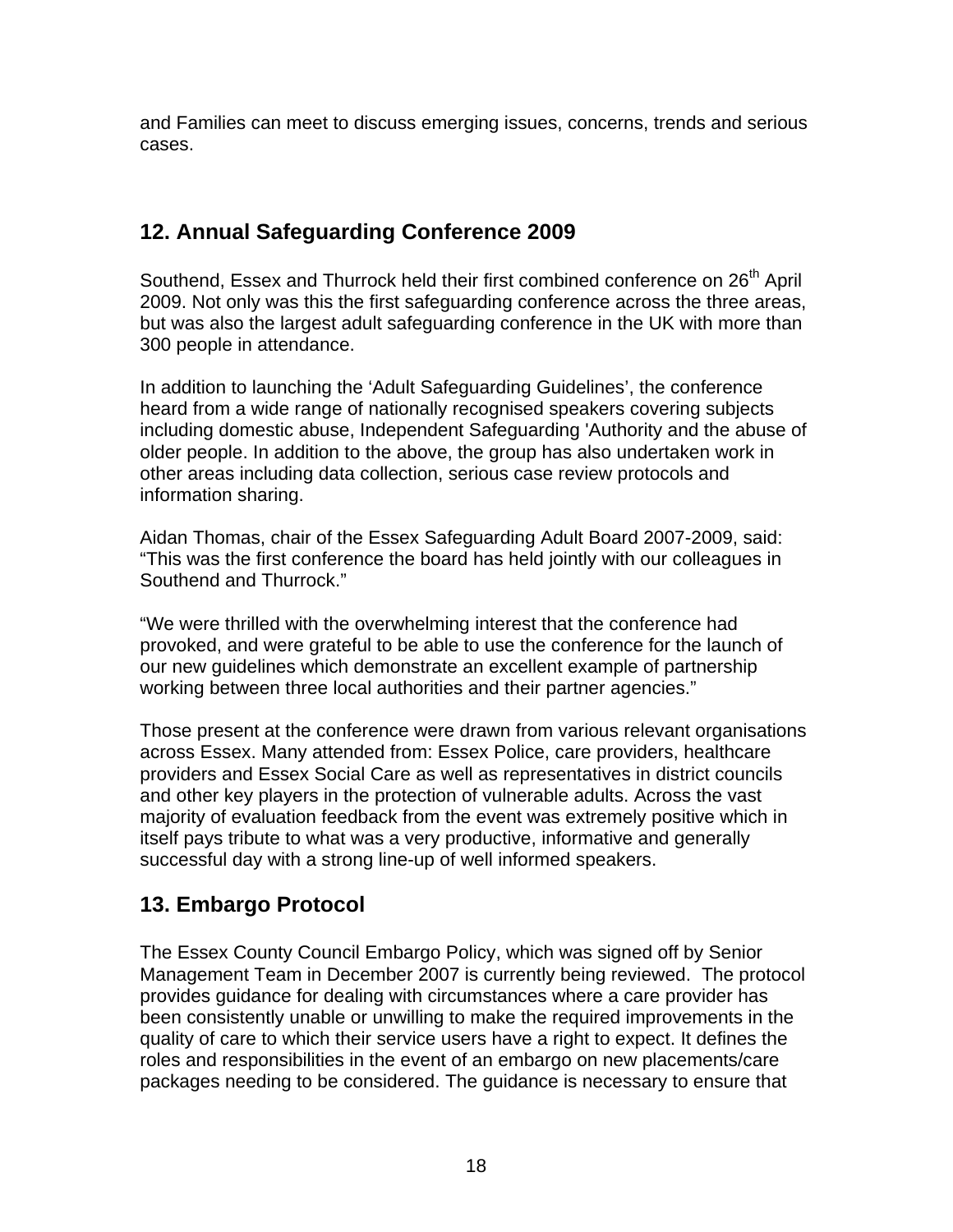the imposition of this enforcement measure is consistently applied. ASU is responsible for co-ordinating all cases which fall within the protocol's criteria.

Since the policy became active there have been 65 embargos placed, primarily for breach of contract, of which there are currently 18 active embargos (including out of county placements). These embargos not only help identify breaches of contract but also potentially failing homes which with support from the local authority can avoid further actions and ensure that residents face the minimum amount of disruption and also see an improvement in service.

One of the main issues for consideration in the review of this policy is how to give greater involvement to Health colleagues in placing embargos, sharing information about embargos and how to support Self Directed Support service users and privately funding residents in situations which may involve them.

## **14. Lessons Learnt**

It is paramount that any safeguarding experience is looked at to see what learning can be gained not only for the provider and practitioner but also for the organisation as a whole and in turn this develops a virtual collective memory in order top prevent the same things happening again in the future. To assist with this the following has been put in place with the intention of developing evidence practice and learning:

- $\triangleright$  Learning sets are being established across the county in order to give practitioners the opportunity to share experiences.
- ¾ Locality Best Practice groups are being set up which takes a multi-agency approach at sharing case examples to look at how things could have been done differently and how to look at changing practice within those organisations.
- $\triangleright$  The Essex Safeguarding Adults Board has set up locality based safeguarding boards to look at and address issues that emerge from ESAB and also from the best practice groups.
- $\triangleright$  All new staff attend an induction information session run by the Adult Safeguards Unit, which does not replace any formal training but rather supplements it and ensures they know about policy and procedure and who to contact for further information or help with a safeguards matter.
- $\triangleright$  The Putting People First newsletter is dedicating an edition every quarter to safeguarding vulnerable people in which it is anticipated that lessons learnt from various safeguarding cases will reach a wider audience.
- $\triangleright$  The Primary Care Trusts have now taken on safeguarding in a more meaningful and proactive manner and identified various leads who link into the Adult Safeguards Unit and the other groups that are run in their locality.
- $\triangleright$  There has been more engagement with the 3<sup>rd</sup> Sector groups especially around advocacy in safeguarding meetings, training and basic awareness.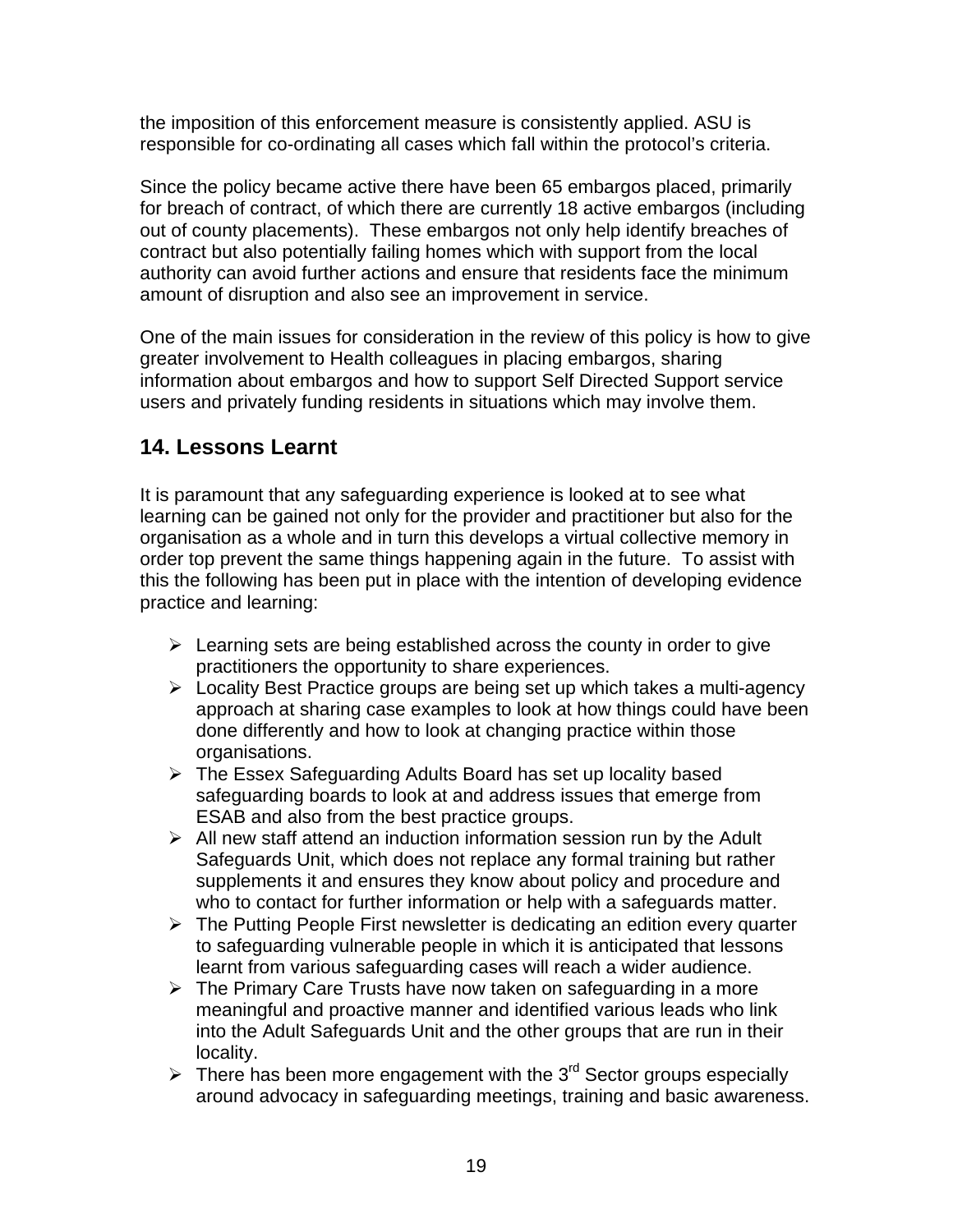#### **15. Issues for 2009-2010**

| <b>Issues</b>                                                                                                                                                                            | <b>Actions</b>                                                                                                                                                                                                                                                                              | <b>Progress to date</b>                                                                                                                                                                                     |
|------------------------------------------------------------------------------------------------------------------------------------------------------------------------------------------|---------------------------------------------------------------------------------------------------------------------------------------------------------------------------------------------------------------------------------------------------------------------------------------------|-------------------------------------------------------------------------------------------------------------------------------------------------------------------------------------------------------------|
| a. To ensure accuracy of<br>relevant data in regards to<br>safeguarding in order to help<br>plan services.                                                                               | To develop a process for the tracking of all<br>safeguard alerts received by ECC, to<br>address recording inconsistencies, reduce<br>SWIFT errors and be able to produce<br>meaningful data.                                                                                                | New progress chaser role set up<br>October 2009 to track and monitor all<br>new concerns and to collate data for<br>future reports.                                                                         |
| b. To ensure that safeguarding<br>is an inherent consideration in<br>the development of the<br>personalisation agenda.                                                                   | To make sure that safeguarding is included<br>in all relevant personalisation policies and<br>training.                                                                                                                                                                                     | Safeguarding is included in the<br>appropriate policy document and further<br>research being carried out by the ASU<br>on this emerging area.                                                               |
| c. To look at the apparent<br>increase in institutional alerts<br>and make sure they are<br>appropriate and relevant.                                                                    | To clarify the process for institutional alerts<br>to ensure that they are appropriate<br>safeguard concerns or if they are contract<br>issues or complaints they are dealt with<br>through appropriate channels. To review the<br>embargo policy in consultation with partner<br>agencies. | The ASU is working with Quality &<br>Monitoring and Contracts Management<br>on the future approach to such<br>concerns.                                                                                     |
| d. To further develop the Adult<br>Safeguards Unit in order that it<br>meets the needs of its<br>customers and ensures a<br>quality service for those who<br>have been subject to abuse. | To look at the structure of, and clarify the<br>remit of, the Unit and to begin consulting with<br>those service users/relatives who have been<br>part of the safeguarding process to evaluate<br>their experience.                                                                         | Work begun in October 2009 to draw up<br>a formal document outlining the role and<br>remit of the ASU.                                                                                                      |
| e. To continue to work with the<br>Police and promote their<br>involvement in the<br>safeguarding process.                                                                               | To encourage and expand the involvement<br>of the Police at an early stage in<br>investigations by locality teams who seem<br>reluctant to involve the Police even when the<br>matter is obviously a crime. To work with the                                                                | Pilot training session run in the south<br>with the Police to look at appropriate<br>and prompt involvement of the Police.<br>Also in the south a pilot has been<br>operating to look at copying the Police |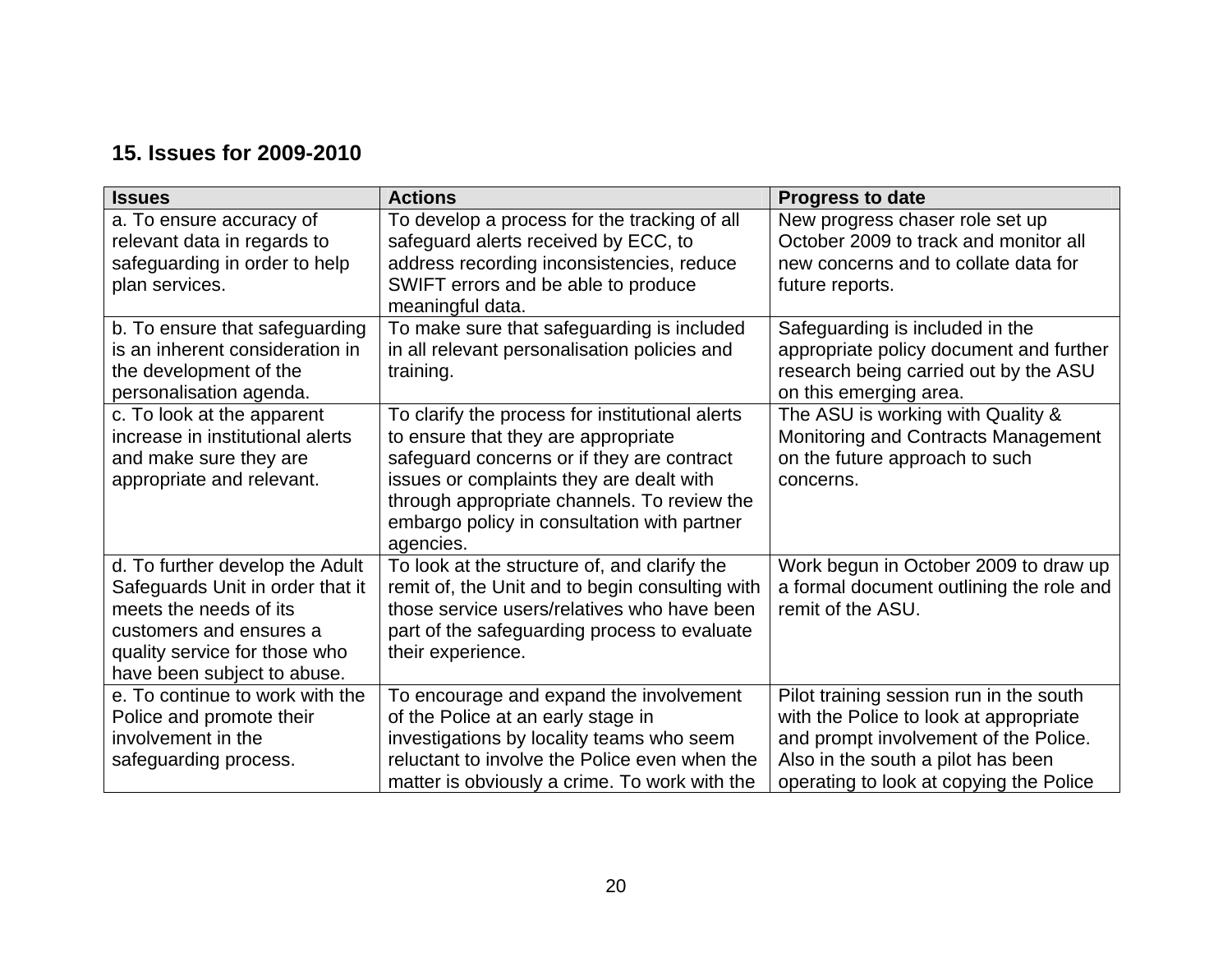|                                                                                                                                                                                                | Police is gaining access to their new<br>safeguarding information database.                                                                                                                                                        | into all concerns as ASU becomes<br>aware. Both these projects are to be<br>evaluated in December 2009.                                                                                                                          |
|------------------------------------------------------------------------------------------------------------------------------------------------------------------------------------------------|------------------------------------------------------------------------------------------------------------------------------------------------------------------------------------------------------------------------------------|----------------------------------------------------------------------------------------------------------------------------------------------------------------------------------------------------------------------------------|
| f. To try and engage GPs in<br>the safeguarding process.                                                                                                                                       | To expand the safeguarding awareness<br>training sessions to GPs and their surgeries<br>and help them understand their role within<br>the safeguarding process.                                                                    | ASU looking at ways of engaging GPs<br>through making practice managers<br>more aware of the ASU and<br>safeguarding in a wider context.                                                                                         |
| g. To further develop the<br>relationship with colleagues in<br>the PCTs.                                                                                                                      | To work closer with the Primary Care Trusts<br>and their leads on safeguarding to ensure<br>that parallel systems are not being<br>developed which are at odds with each<br>other.                                                 | All PCTs now have safeguards leads<br>and attend a variety of meetings in<br>regards to issues such as the embargo<br>policy, the SET guidelines etc. The<br>ASU has been involved in the<br>recruitment of some of these leads. |
| h. To develop information<br>sharing between all agencies.                                                                                                                                     | To work to the Essex Charter's aims and<br>principles and ensure that the safety of<br>service users is not compromised by the lack<br>of information sharing.                                                                     | The ASU is working with ESAB on this<br>issue.                                                                                                                                                                                   |
| i. To engage Mental Health<br>services more in seeking to<br>understand why there seems<br>to be a disproportionate<br>number of referrals from this<br>service in regards to<br>safeguarding. | To look at the support offered to the mental<br>health services (e.g. training) and undertake<br>research with them about how safeguards<br>are dealt with by their service.                                                       | Contact is being made with the key<br>teams to look at possible training needs.                                                                                                                                                  |
| j. To continue to promote good<br>practice through the Mental<br>Capacity Act assessments.                                                                                                     | To continue the quality checking of MCA<br>forms and giving feedback to workers. To<br>undertake a second round of refresher<br>training on the Act this uses people's<br>experiences as the basis for discussion and<br>learning. | New round of training to begin for new<br>staff (in both ECC, the private sector<br>and voluntary agencies) in December<br>2009.                                                                                                 |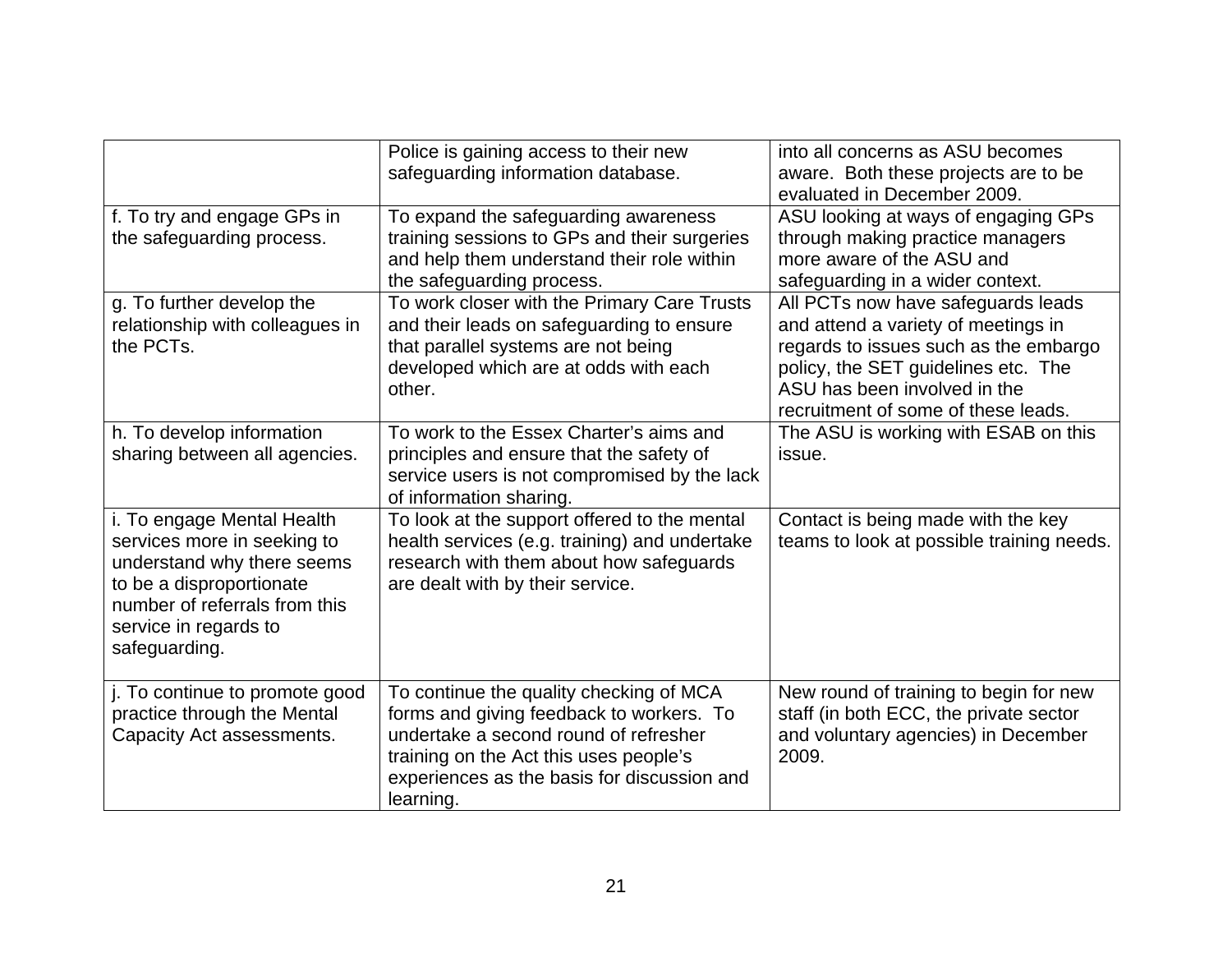| k. To continue to work with<br>residential and nursing home<br>providers on the Deprivation of<br>Liberty.                                | To promote the training available for<br>providers on DoL and to incorporate DoL into<br>the Mental Capacity refresher training thus<br>using experience to inform practice and<br>develop guidelines.        | As above                                                                                                                                                                                                                       |
|-------------------------------------------------------------------------------------------------------------------------------------------|---------------------------------------------------------------------------------------------------------------------------------------------------------------------------------------------------------------|--------------------------------------------------------------------------------------------------------------------------------------------------------------------------------------------------------------------------------|
| I. To widen the understanding<br>of the need for risk<br>assessments and risk<br>management plans as part of<br>the safeguarding process. | To review the current guidelines (in the SET<br>guidelines) and develop an approach that<br>will be used by practitioners and which will<br>be used as part of the reduction of risk for<br>the service user. | Review of SET forms and guidelines<br>began in October 2009 with a sub-group<br>to look at risk assessment and risk<br>management                                                                                              |
| m. To contribute to the review<br>of the SET Guidelines and<br>SET forms.                                                                 | To look at using the experience of the Adult<br>Safeguards Unit to respond to the SET<br>review and be represented on the SET<br>review group.                                                                | All senior consultant practitioners<br>engaged in the SET review.                                                                                                                                                              |
| n. To prepare for the 2010<br><b>Care Quality Commission</b><br>review of safeguarding in<br>Essex.                                       | To make sure that all systems etc that are in<br>place contribute to an efficient service and<br>where necessary make appropriate<br>alterations.                                                             | New progress chaser role established to<br>track and monitor incoming alerts<br>ensuring a timely response and<br>appropriate recording. ASU has been<br>involved in the Raising Practice<br>Standards and Peer Review groups. |
| o. To continue to develop the<br>culture of learning on<br>safeguarding throughout the<br>whole system and whole<br>organisation.         | To share good practice through<br>communication (e.g. newsletters, practice<br>learning sets, reflective practice sessions<br>and locality safeguarding boards).                                              | Second ASU newsletter to be published<br>in November 2009 through the Putting<br>People First newsletter.                                                                                                                      |
| p. To promote the Essex<br>Safeguarding Adults model at<br>a regional and national level.                                                 | To have Essex represented at conferences,<br>workshops and through publications.                                                                                                                              | The ASU have been involved in<br>workshops run by Ripfa (Research in<br>practice for adults) at the ADASS<br>National Conference 2009 and at the<br>Community Care national safeguarding<br>conference in November 2009.       |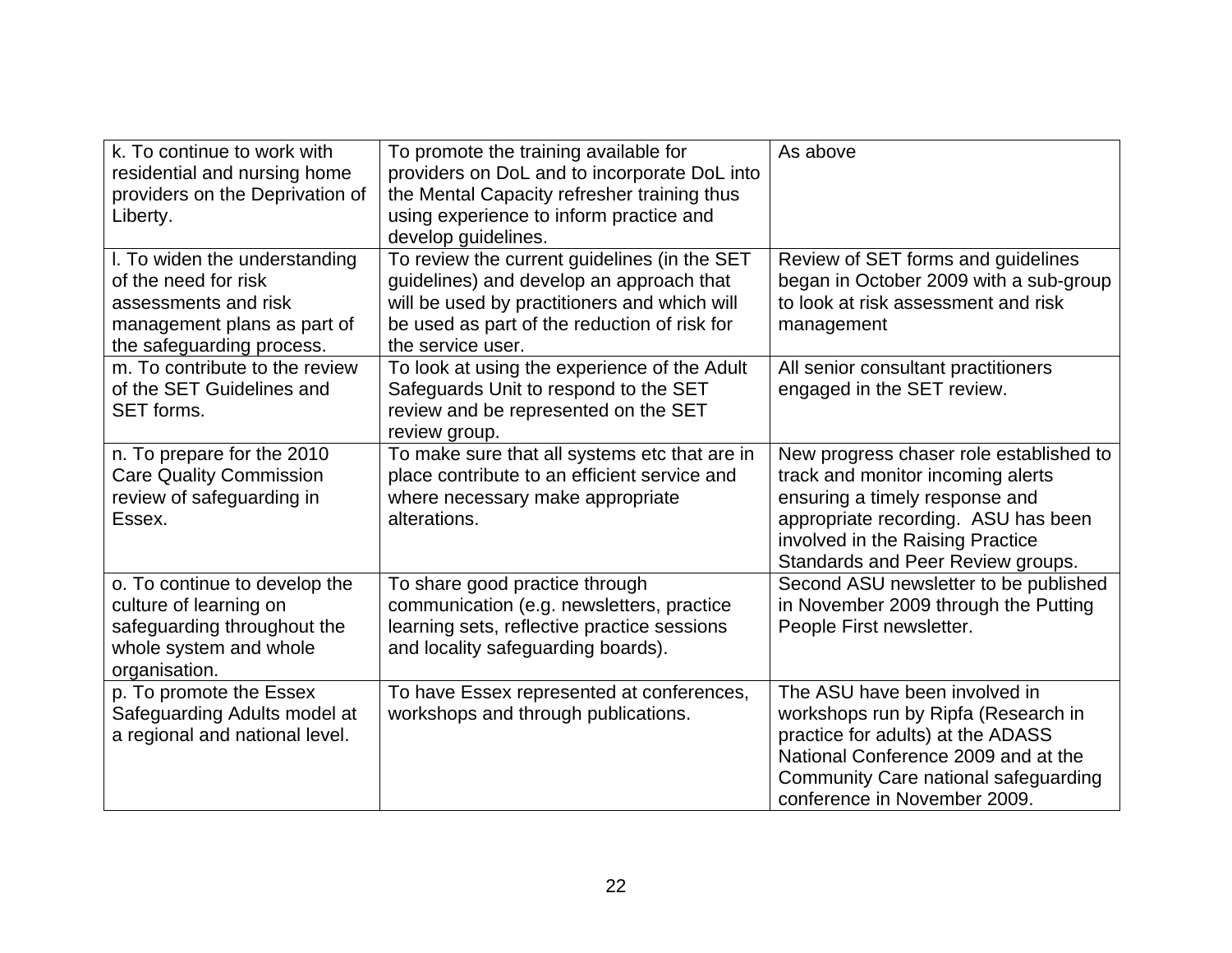| g. To continue to engage with            | To work with the appropriate                  | Contact has been made with various     |
|------------------------------------------|-----------------------------------------------|----------------------------------------|
| the $3^{\text{rd}}$ Sector in regards to | groups/organisations at developing the        | groups offering awareness training and |
| safeguarding and encourage               | training available to them, using them more   | talks to teams.                        |
| wider use of advocacy in the             | widely in the safeguarding process and        |                                        |
| process by practitioners.                | working with them at promoting their services |                                        |
|                                          | within the organisation generally.            |                                        |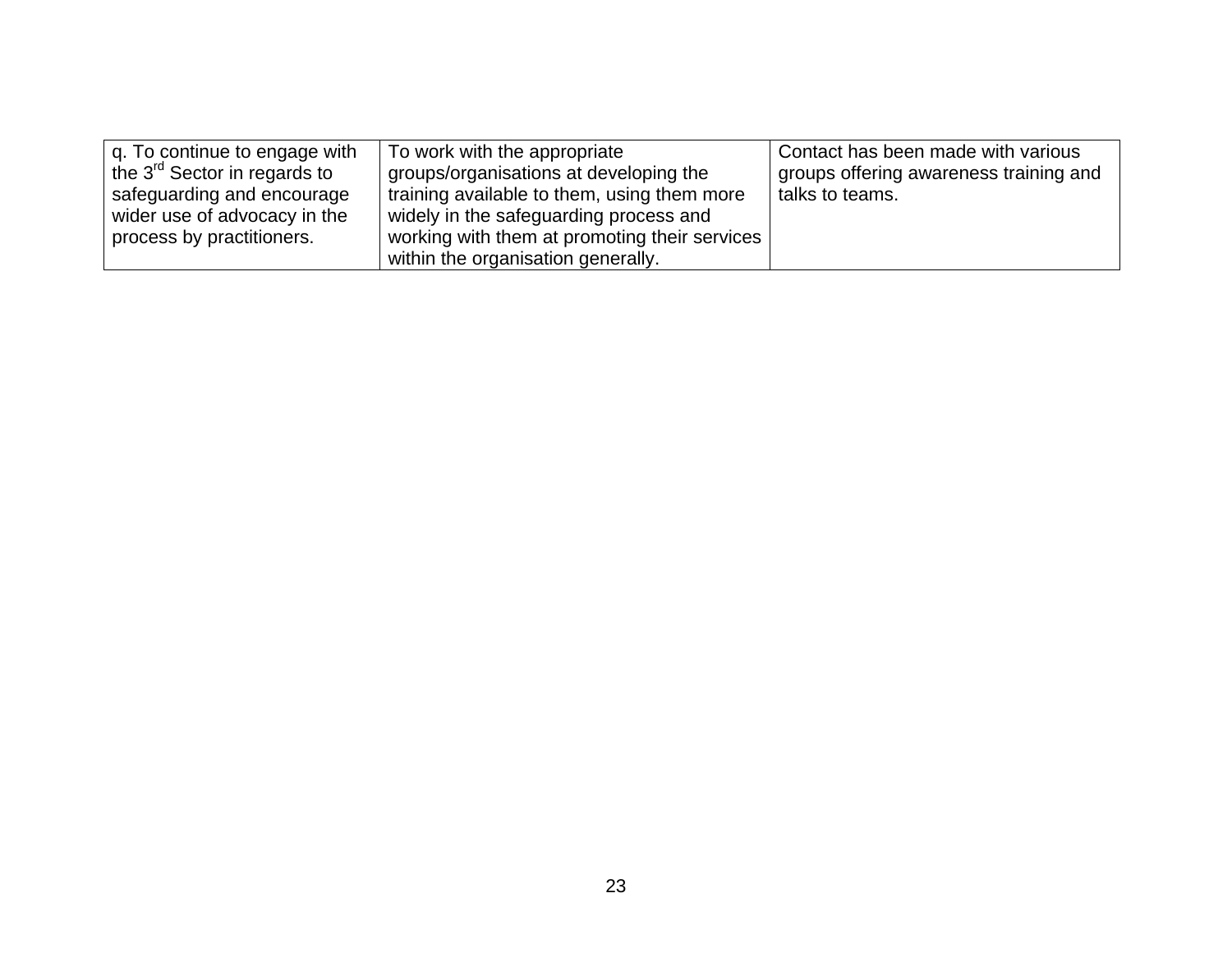#### **16. Conclusion**

The abuse of vulnerable adults is an issue that has become more prominent in recent years in terms of public awareness and political profile. It has also been increasingly reflected in the priorities of a wide range of organisations. There has been vigorous debate on the case for a legislative framework to regulate adult safeguards similar to that which exists for children's safeguards. The impetus for this has undoubtedly been heightened with the current No Secrets review, fuelled by strong lobbying on the part of several influential campaigning organisations.

Adult social care is increasingly shaped by major developments such as self directed support. However, the benefits to individuals through the promotion of greater choice and control must be balanced against the heightened risk this may create for vulnerable people.

Essex takes the approach that, it is incumbent upon all stakeholders, internal and external, to ensure this balance is managed in a way which will promote the quality of life for all of our vulnerable citizens whilst ensuring they will be protected from harm & exploitation.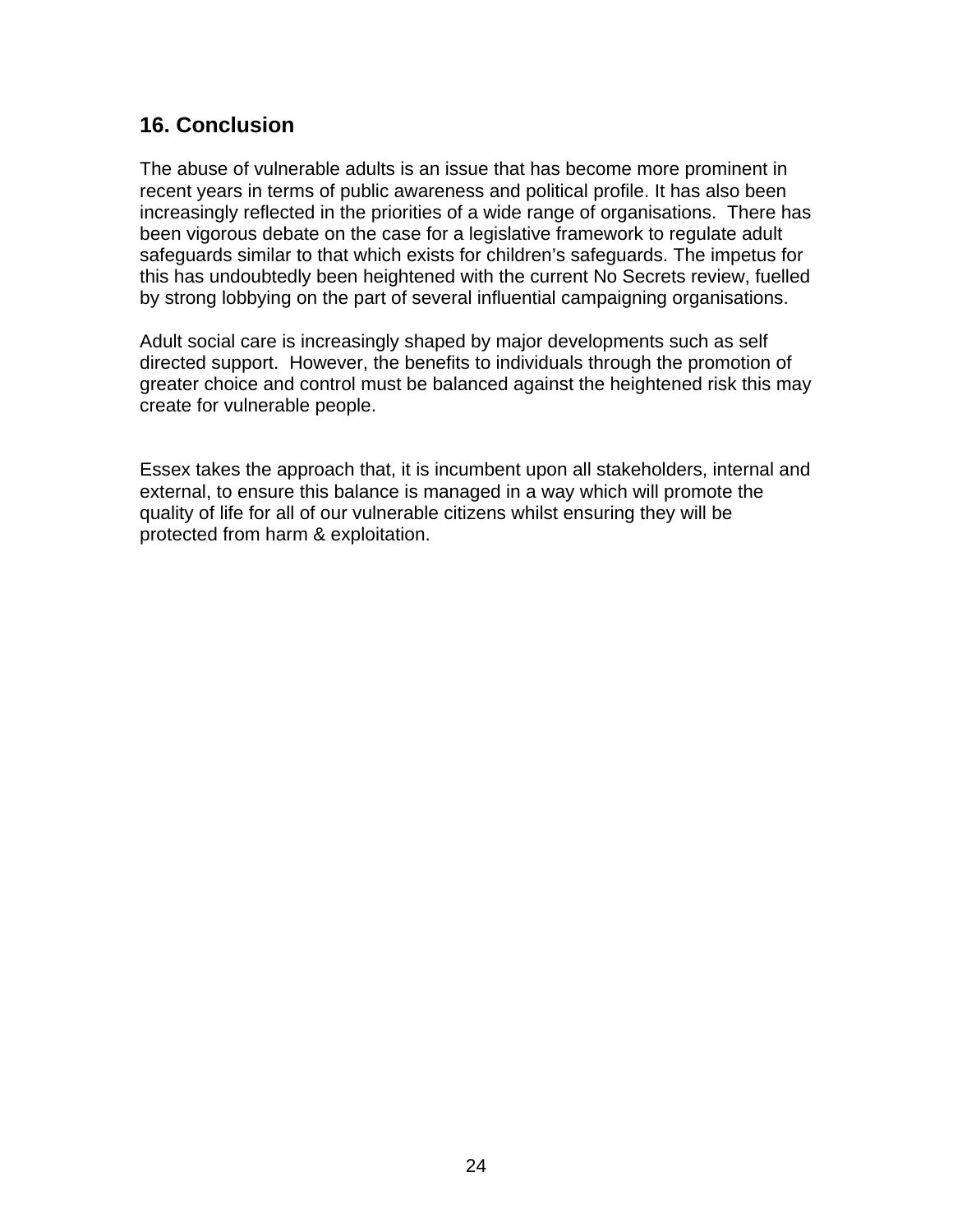

**Keeping adults safe across Essex** 

Ask SAL is a unique partnership between Southend, Essex and Thurrock Safeguarding Adults Boards and two leading national voluntary sector organisations - Action on Elder Abuse and Voice UK helpline designed to offer support to anybody concerned about an adult who is receiving care. For the first time in the UK, the line provides an equivalent helpline service for anyone concerned about an adult at risk of abuse to that provided for children through Child line.

The helpline is operated by experienced and friendly helpline staff who will, when asked, and if necessary, follow the correct procedures to ensure that an investigation ensues to bring an end to the abuse.

Ask SAL is available from Monday to Friday 9am-5pm. Outside of these hours calls should be made to the following Social Care Direct numbers which correspond to the different locations:

> **Southend and Essex -** 0845 606 1212 (Fax 01245 434700)  **Thurrock -** 01375 372468 (Fax 01375 397080).

For more information on Ask SAL visit **[www.asksal.org.uk,](http://www.asksal.org.uk/)** text **ASKSAL** to **60777** or search **"Ask SAL"** on Facebook.

**Ask SAL – 0808 80 10 345 – Keeping adults safe across Essex**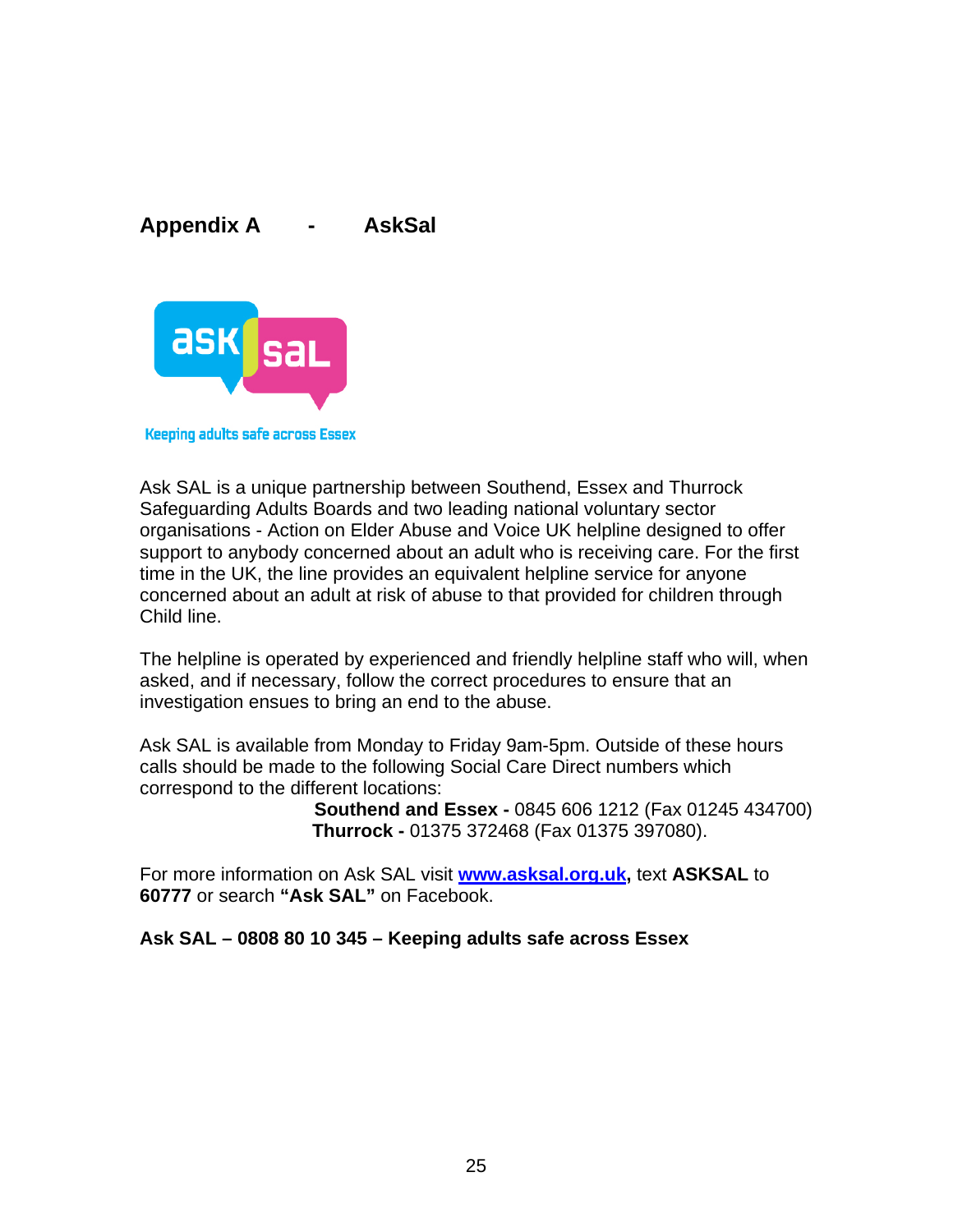## **Appendix B - Safeguard Data Analysis**

In some sections the "not recorded" element seems disproportionate to other parts. This was caused through changes to team structures, some local misunderstandings and poor quality of paperwork. Actions, such as a review of the paperwork, have been taken to address these issues but they cannot be rectified in retrospect, however future data analysis will be more accurate.



#### **a. Referrals by Locality**

| Locality                                        | Referrals 2007-<br>2008 |        | Referrals 2008-<br>2009 |        | <b>Referrals 1st April</b><br>to 1st October<br>2009 |        |
|-------------------------------------------------|-------------------------|--------|-------------------------|--------|------------------------------------------------------|--------|
| Mid Essex                                       | 193                     | 31.08% | 290                     | 20.54% | 251                                                  | 23.03% |
| <b>NE Essex</b>                                 | 173                     | 27.86% | 523                     | 37.04% | 294                                                  | 26.97% |
| <b>SE Essex</b>                                 | 59                      | 9.50%  | 100                     | 7.08%  | 83                                                   | 7.61%  |
| <b>SW Essex</b>                                 | 135                     | 21.74% | 214                     | 15.16% | 145                                                  | 13.30% |
| <b>West Essex</b>                               | 54                      | 8.70%  | 263                     | 18.63% | 303                                                  | 27.80% |
| <b>NOT</b><br><b>RECORDED</b><br><b>ON FORM</b> | 7                       | 1.13%  | 22                      | 1.56%  | 14                                                   | 1.28%  |
| <b>Grand Total</b>                              | 621                     | 100%   | 1412                    | 100%   | 1090                                                 | 100%   |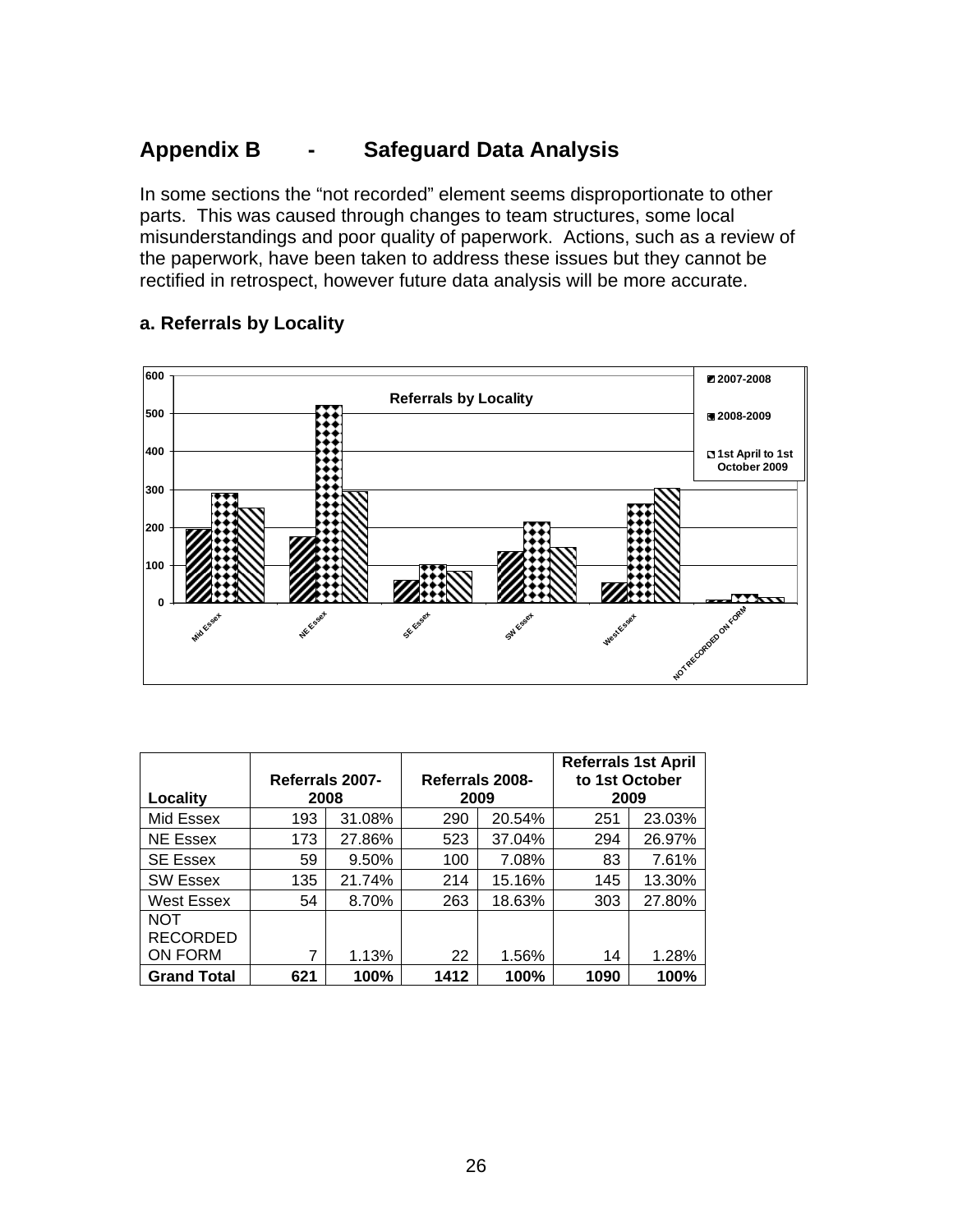### **b. Referrals by Service User Group**



|                               |           |        | April 2009 to 5th October |        |
|-------------------------------|-----------|--------|---------------------------|--------|
| <b>Service User Group</b>     | 2007-2008 |        | 2009                      |        |
| Learning Disability           | 184       | 29.63% | 166                       | 11.76% |
| Older People                  | 374       | 60.23% | 239                       | 16.93% |
| <b>Physical &amp; Sensory</b> |           |        |                           |        |
| Impairment                    | 31        | 4.99%  | 30                        | 2.12%  |
| Mental Health                 | 16        | 2.58%  | 49                        | 3.47%  |
| Other                         | 4         | 0.64%  | 10                        | 0.71%  |
| NOT RECORDED ON               |           |        |                           |        |
| <b>FORM</b>                   | 12        | 1.93%  | 918                       | 65.01% |
| <b>Grand Total</b>            | 621       | 100%   | 1412                      | 100%   |

#### **c. Referrals by Service User Ethnicity**

|                           |     |           |      |           |     | 1st April to 1st<br>October 2009 |
|---------------------------|-----|-----------|------|-----------|-----|----------------------------------|
| <b>Ethnicity</b>          |     | 2007-2008 |      | 2008-2009 |     |                                  |
| Asian Indian              |     | 0.16%     |      | 0.07%     |     | 0.09%                            |
| Asian Other               | 3   | 0.48%     | 12   | 0.85%     | 5   | 0.46%                            |
| Asian Bangladeshi         | 0   | 0.00%     | 2    | 0.14%     | 0   | 0.00%                            |
| Asian Pakistani           | 0   | $0.00\%$  | 2    | 0.14%     | 0   | 0.00%                            |
| <b>Black Caribbean</b>    | 2   | 0.32%     | 2    | 0.14%     | 0   | 0.00%                            |
| <b>Black Other</b>        | 2   | 0.32%     | 5    | 0.35%     |     | 0.09%                            |
| Chinese                   | 3   | 0.48%     |      | 0.07%     | 0   | 0.00%                            |
| Mixed                     |     | 0.16%     | 4    | 0.28%     | 0   | 0.00%                            |
| <b>Other Ethnic Group</b> | 31  | 4.99%     | 16   | 1.13%     | 0   | 0.00%                            |
| <b>White British</b>      | 502 | 80.84%    | 1155 | 81.80%    | 975 | 89.45%                           |
| White Irish               | 2   | 0.32%     | 13   | 0.92%     | 7   | 0.64%                            |
| <b>White Other</b>        | 10  | 1.61%     | 20   | 1.42%     | 14  | 1.28%                            |